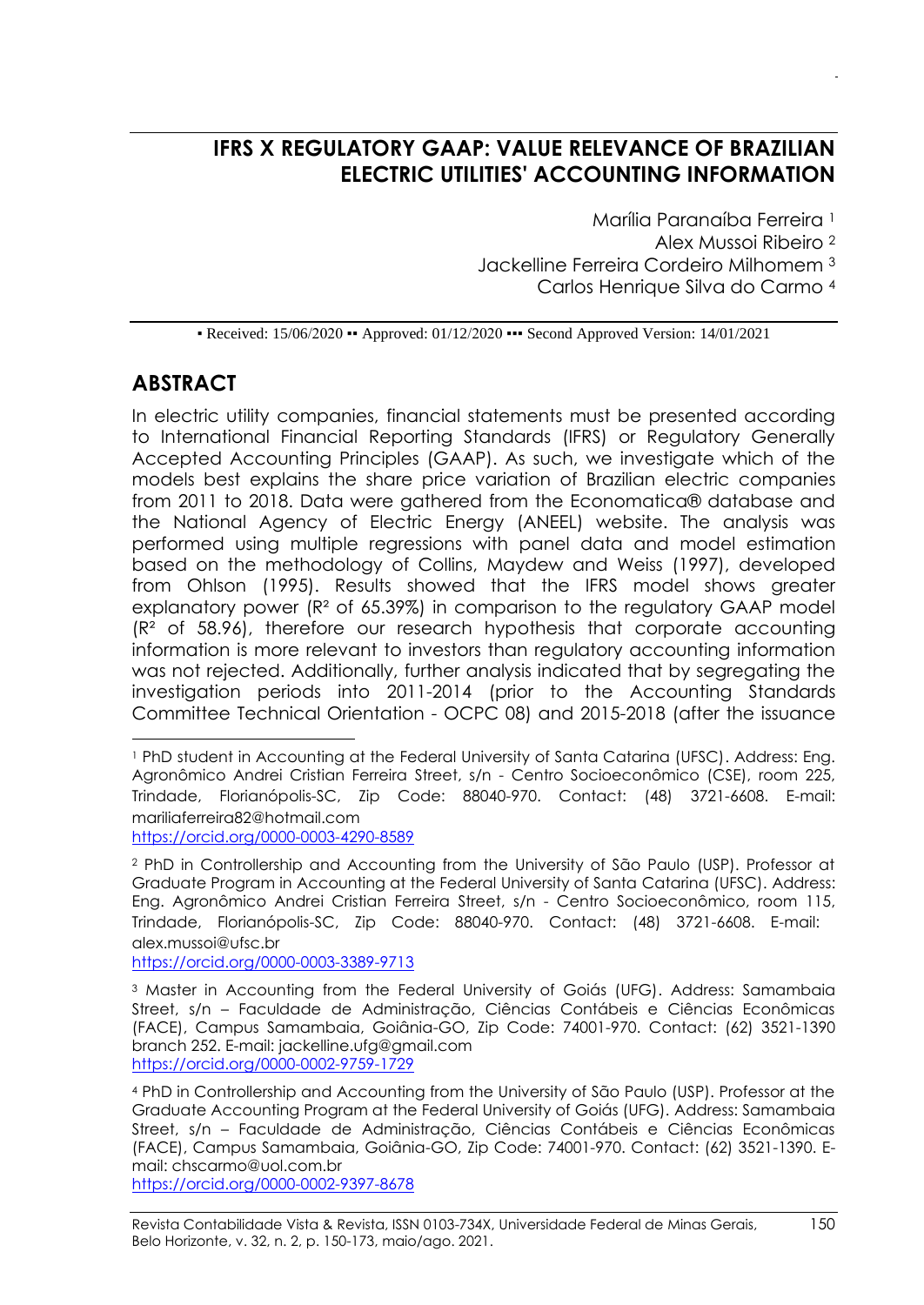of OCPC 08), in the earlier only regulatory accounting information demonstrated statistical significance and in the later, corporate accounting information (R<sup>2</sup> of 73.37%) revealed higher relevance than regulatory (R² of 65.41%). This higher relevance may be associated with the fact that IFRS financial statements are based on principles and regulatory financial statements of the power companies are based on tax and tariff sector-specific regulations.

**Keywords:** Value Relevance*.* IFRS. GAAP. Corporate Accounting. Regulatory Accounting. Electric Sector.

# **CONTABILIDADE SOCIETÁRIA X CONTABILIDADE REGULATÓRIA:**  *VALUE RELEVANCE* **DAS INFORMAÇÕES CONTÁBEIS DO SETOR ELÉTRICO BRASILEIRO**

### **RESUMO**

Nas empresas do setor de energia elétrica as demonstrações contábeis devem ser apresentadas conforme a Contabilidade Societária e a Contabilidade Regulatória. Sendo assim, esta pesquisa objetiva verificar, entre o modelo contábil societário e regulatório, qual melhor explica a variação do preço das ações das companhias elétricas brasileiras no período entre 2011 e 2018. As informações foram coletadas na base de dados da Economatica® e no sítio eletrônico da Agência Nacional de Energia Elétrica (ANEEL). A análise foi feita por meio de regressões múltiplas com dados em painel e os modelos foram estimados com base na metodologia de Collins, Maydew e Weiss (1997), desenvolvida a partir de Ohlson (1995). Os resultados apontaram que o modelo societário apresenta poder explicativo superior (R² de 65,39%) em comparação ao modelo regulatório (R² de 58,96), portanto não se rejeita a hipótese de pesquisa levantada de que as informações contábeis societárias são mais relevantes para os investidores em relação às informações contábeis regulatórias. Além disso, a análise adicional indicou que, ao segregar o período de investigação em 2011-2014 (período anterior à vigência da Orientação Técnica do Comitê de Pronunciamentos Contábeis (OCPC) 08) e em 2015-2018 (período posterior à vigência da OCPC 08), no anterior somente as informações contábeis regulatórias foram estatisticamente significativas e no posterior o modelo societário (R² de 73,37%) denotou maior relevância em relação ao modelo regulatório (R² de 65,41%). Essa maior relevância pode estar atrelada ao fato de que enquanto as demonstrações contábeis societárias têm como base os princípios, as demonstrações contábeis regulatórias do setor elétrico se fundamentam em regras fiscais e tarifárias específicas.

**Palavras-Chave:** *Value Relevance.* Contabilidade Societária. Contabilidade Regulatória. Setor Elétrico.

# **1 INTRODUCTION**

Accounting plays a vital role in supporting its users to evaluate companies and investments. Through financial statements, indexes and variables, accounting provides relevant information for decision making and, according to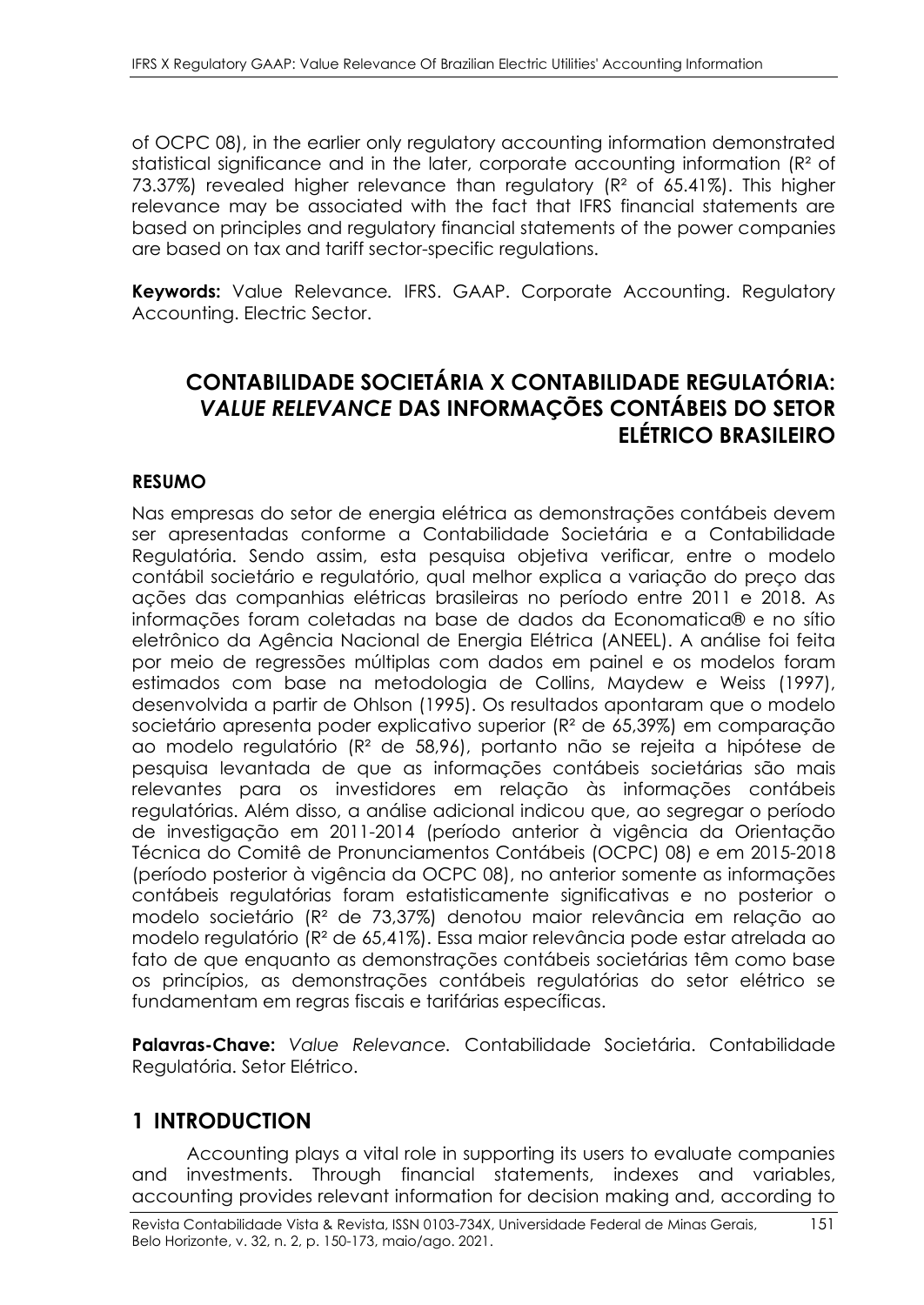Corrêa, Neto, Nakao and Osajima (2012), this motivates researchers' interest in value relevance literature. However, although financial information is a key form of communication between companies and investors (Guia & Dantas, 2020), recent studies have questioned the relevance of this information for the stock market (Barth, Li & McClure, 2019; Santos, Lemes & Barboza, 2019).

Barth et al. (2019) examined the evolution of value relevance of accounting informations for companies listed on the New York Stock Exchange (NYSE), National Association of Securities Dealers Automated Quotations (NASDAQ) and American Stock Exchange (AMEX) from 1962 to 2014 and found a subtler, but not declining, correlation between stock price and accounting information. Santos et al. (2019) conducted a meta-analysis of published studies on earnings and book value relevance for Brazilian companies from 1997 to 2014 and found reduced relevance for book value and increased relevance for earnings after the adoption of the IFRS.

In this context, we explore evidence on the subject, focusing on the Brazilian electric utility companies which, as a result of ANEEL's Normative Resolution no. 396/2010, are required to report, in addition to IFRS-based financial statements, regulatory GAAP-based financial statements concerning their sector. Considering that different criteria can lead to different values, we question: Which of the models, IFRS or Regulatory GAAP, is more relevant for the share price formation of Brazilian companies in the electric power sector? Hence, our purpose is to determine which of the models best explains the variation in electric companies' share prices in Brazil.

Several reasons motivate this study. The power sector is responsible for providing energy, a vital resource to a country's main operations. According to Pereira, Santana, Mendes and Khan (2008), electricity is a component of the infrastructure network that provides social and economic support, thus the maintenance and development of Brazilian society and economy depend on its supply. In addition, energy is a factor that drives the Human Development Index (HDI), known as a parameter of the population's well-being.

A second reason is that the Brazilian power sector has undergone restructuring since the 1990s, both in terms of infrastructure and legally, which led to ANEEL's Normative Resolution No. 396 issued on February 23, 2010, implementing regulatory financial statements and establishing practices and guidelines for power companies. Then, since these companies are obliged to comply with the requirements and present their financial statements based on international accounting standards, and based on specific sector regulations, divergences occur in the reconciliation of some accounting groups, which may puzzle part of the investors (Guia & Dantas, 2020), especially as to the relevance of earnings and book value, and consequently affect the share price on the stock exchange.

Hoppe (2012) analyzed differences in accounting practices between corporate financial statements and regulatory financial statements and found inconsistencies, or a lack of application, of the accounting practices required under regulatory accounting. Similarly, the results of Carvalho, Wanderley, Libonati and Santos (2014) stress that between IFRS and regulatory accounting there were significant differences regarding total assets, results of the concession activity, net revenue, operating income and net income. Suzart, Souza,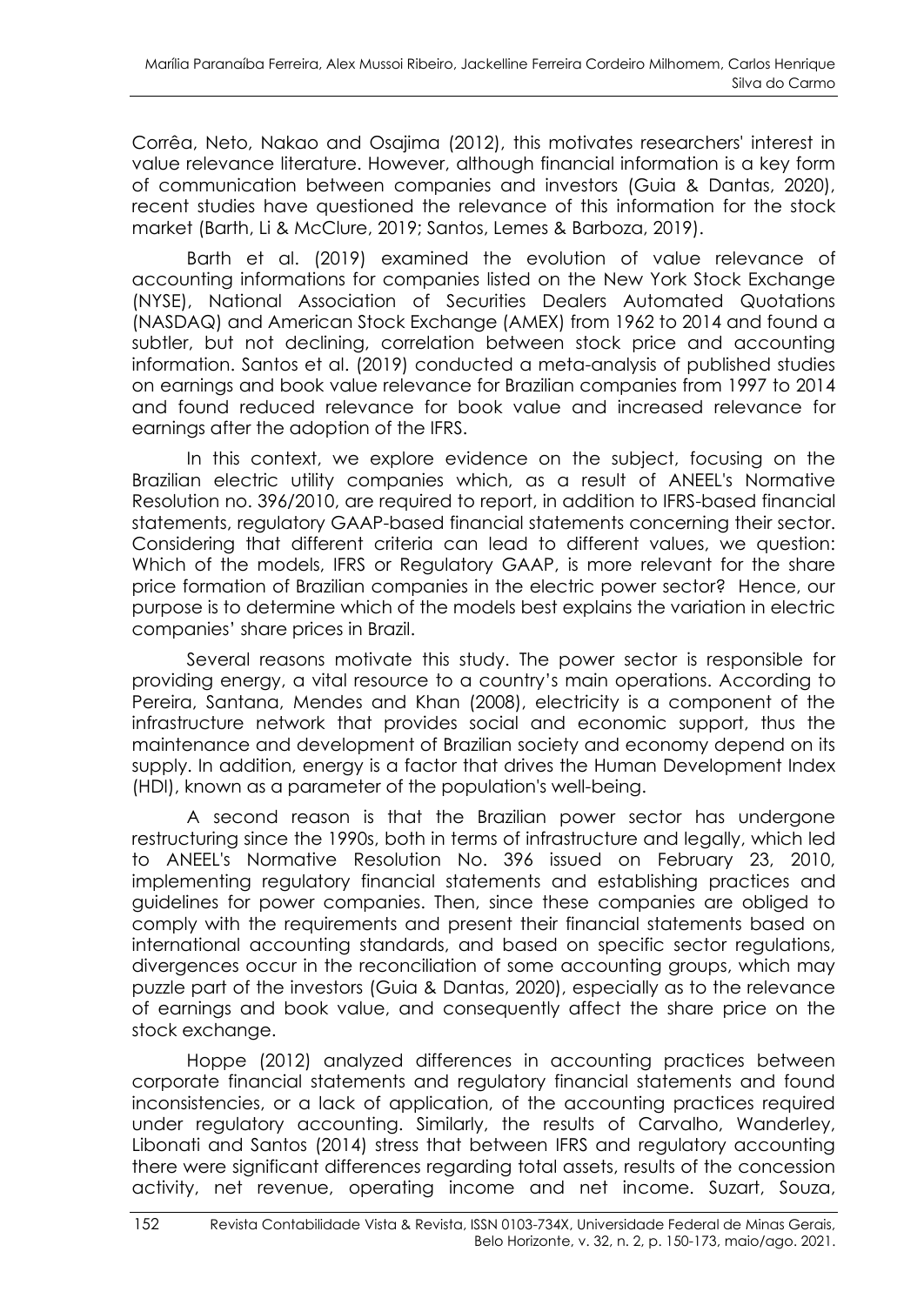Carvalho, Rivas, and Martins (2012), meanwhile, examined whether there are significant differences and to what extent between corporate and regulatory accounting in the Brazilian power sector regarding the Return on Equity (ROE) and Return on Assets (ROA), and results indicate that, on average, regulatory earnings are lower, the shareholders' equity and total assets are statistically equivalent, and corporate information alters returns more intensely than regulatory.

A third reason is the differences between value relevance research results in electric companies. Flores and Lopes (2019) evaluated whether post-IFRS (2010 - 2016) there was a statistically significant reduction in the relevance of accounting information in Brazilian power companies relative to the pre-IFRS period (2002 - 2009) and found that the adoption of international standards has reduced relevance, distancing the book value from the market value for power companies. On the other hand, Ferreira, Carmo and Ribeiro (2020) studied the relevance of the financial assets of Brazilian electric companies for the capital market from 2010 to 2018 and found that in addition to the financial assets registered in concession contracts, net income and equity are relevant information for investors, and that the financial assets, as a result of the adoption of IFRS, increase the explanatory power of stock price behavior.

These differences may be linked to the specific accounting nature of the segment since, in recent years, corporate accounting statements of the electricity sector have undergone substantial changes. Following the adoption of the international accounting standards, regulatory assets and liabilities related to tariffing activities are excluded from the corporate statements of electric companies and, according to Flores and Lopes (2019), the decrease in the relevance of the accounting information found for electric companies post-IFRS is probably related to the removal of these regulatory items. There have also been changes in the way concession contracts and revenues accounting are conducted. With the issuing of Technical Interpretation ICPC 01, based on IFRIC 12, fixed assets are split into financial assets and/or intangible assets, since the concessionaire has no control over the use of the public service infrastructure, but rather the access to operate on behalf of the grantor, and the revenue (counterpart of financial assets and/or intangible assets) is registered according to Technical Pronouncement CPC 17 - Building Contracts, if it results from construction or improvement, or according to Technical Pronouncement CPC 30 - Revenue, if it results from operation services (Ferreira et al. , 2020).

In light of this scenario, this research empirically verifies the relevance of accounting information for investors in both corporate and regulatory statements from 2011 to 2018 in the power sector context. For further analysis, we have segregated the time span into a period prior to OCPC 08, from 2011 to 2014, and afterwards, from 2015 to 2018. This segregation occurs because regulatory assets and liabilities, previously excluded from the financial statements of electric companies, were reinstated as of January 1, 2015 in OCPC 08 (2014), as it addresses the recognition of certain assets and liabilities in the financialaccounting reports of electric power companies. Thus, the objective of this further analysis is to verify and compare the impact of OCPC 08, which reinstates the recognition of such regulatory assets and liabilities, on the relevance of corporate and regulatory accounting information to the stock market.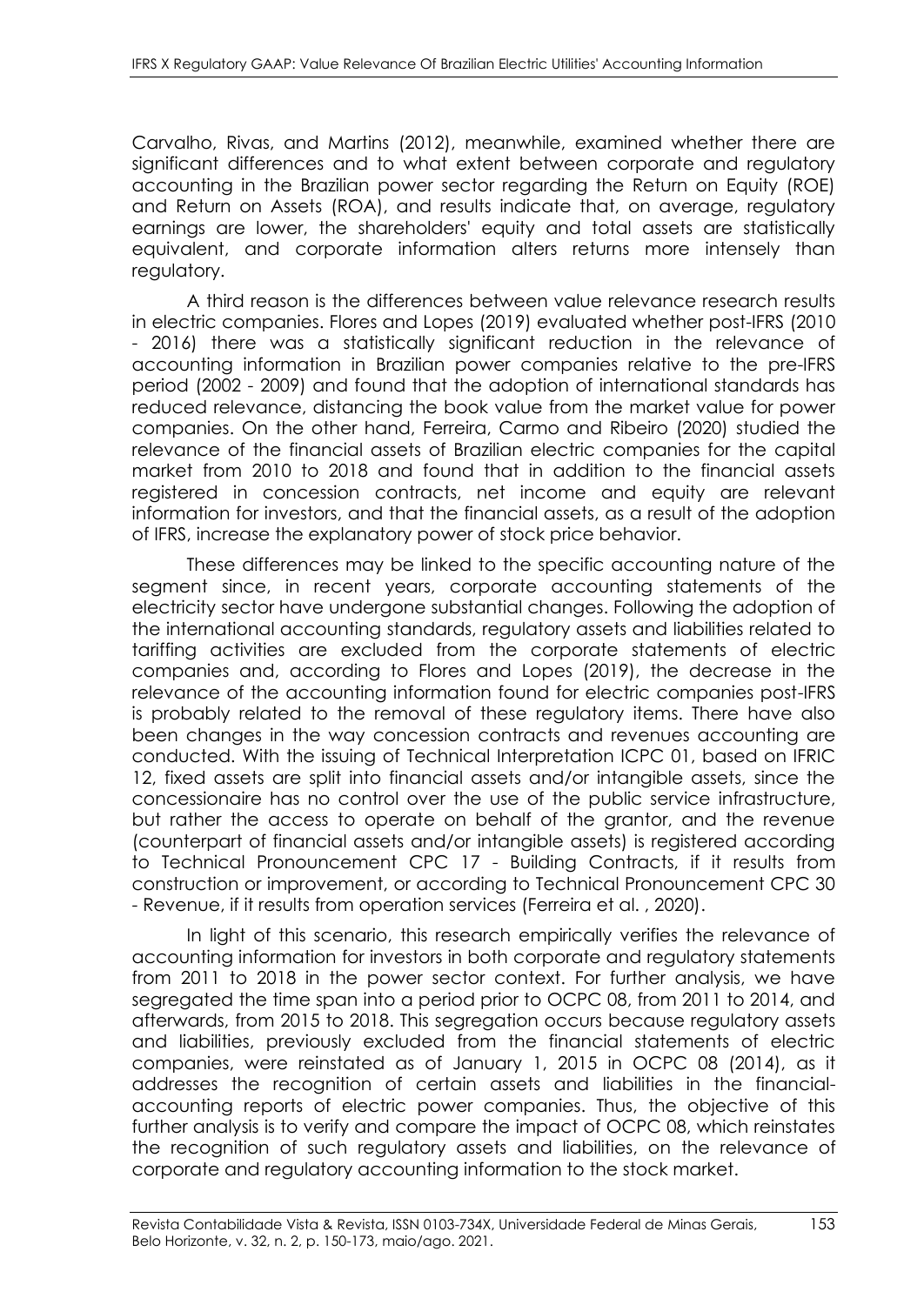This study's contribution lies in subsidizing normative and regulatory organizations on the implementation of accounting standards, offering a better understanding of the consequences that arise from differences in accounting procedures in the power sector and providing insights that may corroborate the necessity of improving accounting standards. Furthermore, it broadens the researchers' and investors' awareness by comparing the information relevance of corporate and regulatory financial statements of the Brazilian electricity sector, by segregating the pre and post OCPC 08 periods.

Furthermore, Brazil is an interesting country to study. As it is considered an emerging nation and offers relatively low legal protection to minority shareholders, as well as a high shareholder concentration (La Porta, Lopez-de-Silanes, Shleifer & Vishny, 2000; Ermel & Do Monte, 2018; Loch, Silva, Bueno & Marcon, 2020), it tends to show a different behavior from other, more developed countries. Generally, in developing countries, the demand for capital goods imports is higher, long-term credit lines are scarcer, and fundraising more expensive. Additionally, the Brazilian power sector has the direct participation of the government as its major shareholder, which can create potential conflicts and uncertainties for investors (Loch et al., 2020). Another reason is that the adoption of international accounting standards occurs at different periods in each country, in some early and more rapidly and in others, later and more slowly.

# **2 THEORETICAL FRAMEWORK**

### **2.1 Theoretical and Normative Aspects of Corporate and Regulatory Accounting in the Electric Energy Sector**

In Brazil, electric power comes mainly from hydroelectric plants, therefore this sector is interconnected by the segments of generation, transmission, distribution and energy trading. A relevant factor is that part of the companies provides services to the population through government concessions and permissions, as electric utility companies.

In recent years, the accounting standards applied to the power sector underwent normative and regulatory changes that impacted, in particular, accounting practices. In this sense, Carvalho et al. (2014) state that the convergence to international accounting standards, also known as IFRS and, regulatory GAAP accounting were determinant factors for power companies' accounting systems.

IFRS are a set of accounting standards developed under the coordination of the International Accounting Standards Board – IASB, adopted by 166 jurisdictions, including Brazil. It seeks to establish transparent, responsible and efficient accounting standards for the global market regarding the preparation and reporting of financial statements (IFRS, 2018). Regulatory accounting for the power sector in Brazil was instituted by ANEEL, through Normative Resolution no. 396/2010, and supported by the Electric Sector Accounting Manual (MCSE), which establishes accounting practices and guidelines necessary for electric companies for the accounting of their respective operations and preparation of regulatory statements (ANEEL, 2013).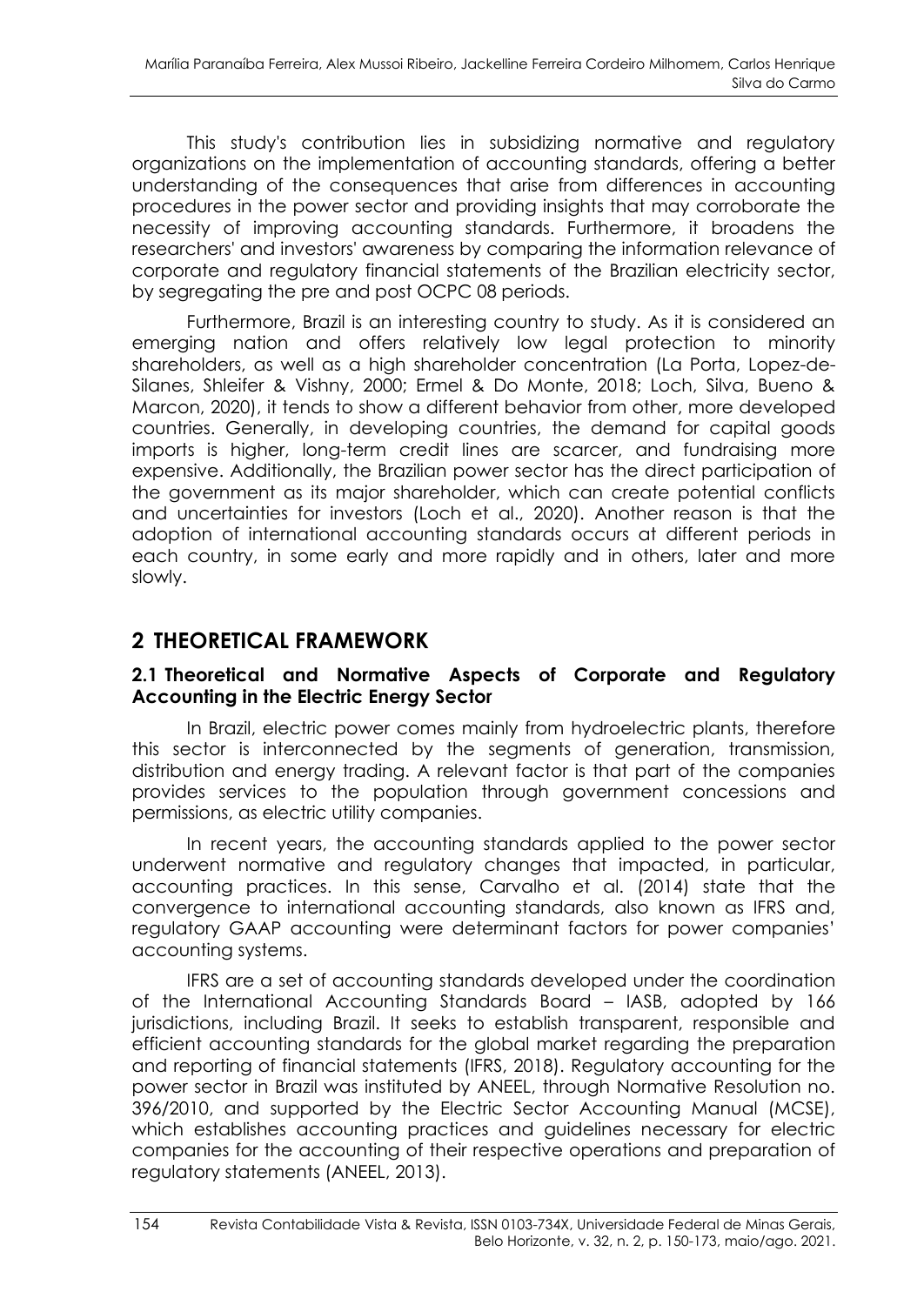According to OCPC 08 (2014), the electricity tariff is formed by manageable and non-manageable costs. Manageable costs result from investments in infrastructure and non-manageable costs represent the costs of acquisition of energy, therefore include regulatory items. When the consumption costs incurred are higher (or lower) than estimated, there is a right to receive (or an obligation to pay), that is, a regulatory asset (or liability). However, with the adoption of international accounting standards in 2010, this regulatory asset (or liability) is no longer accounted for in the corporate statements of energy distributors, since: a) the delivery of energy is a future event not fully controlled by the entity; and b) when this right (or obligation) arises, it is not feasible to determine whether and which buyers would pay (or receive) for this right (or obligation) (OCPC 08, 2014).

Therefore, due to the impediment of accounting these regulatory items, after the adoption of IFRS in 2010 and the consequent implementation of regulatory accounting through Normative Resolution no. 396 also in 2010, the accounting information of the electric companies started to be reported both by corporate and regulatory accounting. Thus, considering that this regulation attempts to address potential gaps, since, according to Normative Resolution no. 396, the accounting of regulatory assets and liabilities approximates financial statements to economic events, studies on the differences caused by this convergence are important. Figure 1 shows some differences between corporate and regulatory accounting before OCPC 08.

| Characteristic                                                                                                                                                 | <b>Corporate accounting</b>                                                                                                                                                                                                                  | <b>Regulatory accounting</b>                                                                                                                                                                                                                                                  |  |
|----------------------------------------------------------------------------------------------------------------------------------------------------------------|----------------------------------------------------------------------------------------------------------------------------------------------------------------------------------------------------------------------------------------------|-------------------------------------------------------------------------------------------------------------------------------------------------------------------------------------------------------------------------------------------------------------------------------|--|
| Regulatory<br>and<br>assets<br>liabilities                                                                                                                     | There is no correspondence in the<br>the<br>treatment<br><b>IFRS</b><br>on<br>Оf<br>regulatory assets and liabilities.                                                                                                                       | Recognized solely in the<br>regulatory<br>financial<br>statements.                                                                                                                                                                                                            |  |
| <b>Fixed assets</b>                                                                                                                                            | ICPC 01 - Concession Agreements  <br>by<br>corporate<br>adoption<br>accounting, in which fixed assets<br>classified as intangible and/or<br>financial assets.                                                                                | According to MCSE, assets<br>must not be affected by<br>ICPC 01<br>and must be<br>registered at the amount<br>approved by ANEEL.                                                                                                                                              |  |
| assets<br>under<br>Fixed<br>construction<br>to<br>(used<br>register costs and expenses<br>constructions,<br>with<br>expansions and renovations<br>in progress) | A rectification account is created<br>to transfer these amounts to the<br>costs" account,<br>"construction<br>according to IFRIC 12, and to the<br>financial and intangible assets<br>account.                                               | Kept<br>by<br><b>MCSE</b><br>for<br>regulatory purposes.                                                                                                                                                                                                                      |  |
| Fixed assets in use (used to<br>register costs and expenses<br>with finished constructions,<br>expansions and renovations)                                     | The<br>closed,<br>by<br>account<br>is<br>transferring<br>its<br>amounts<br>financial and intangible asset<br>accounts.                                                                                                                       | to Kept<br><b>MCSE</b><br>by<br>for<br>regulatory purposes.                                                                                                                                                                                                                   |  |
| Regulatory<br>costs<br>and<br>expenses                                                                                                                         | Operating costs and expenses<br>differentiated<br>not<br>into<br>are<br>regulatory and non-regulatory, as<br>there is no correspondence in the<br>the<br>treatment<br>of<br><b>IFRS</b><br>on<br>regulatory operating costs and<br>expenses. | Input for analysis of tariff<br>formation<br>by<br>ANEEL's<br>Superintendence<br>Οf<br>Economic<br>Regulation.<br>They include: personnel<br>administrators,<br>expenses,<br>material,<br>third-party<br>services, leases and rents,<br>insurance,<br>taxes<br>and<br>others. |  |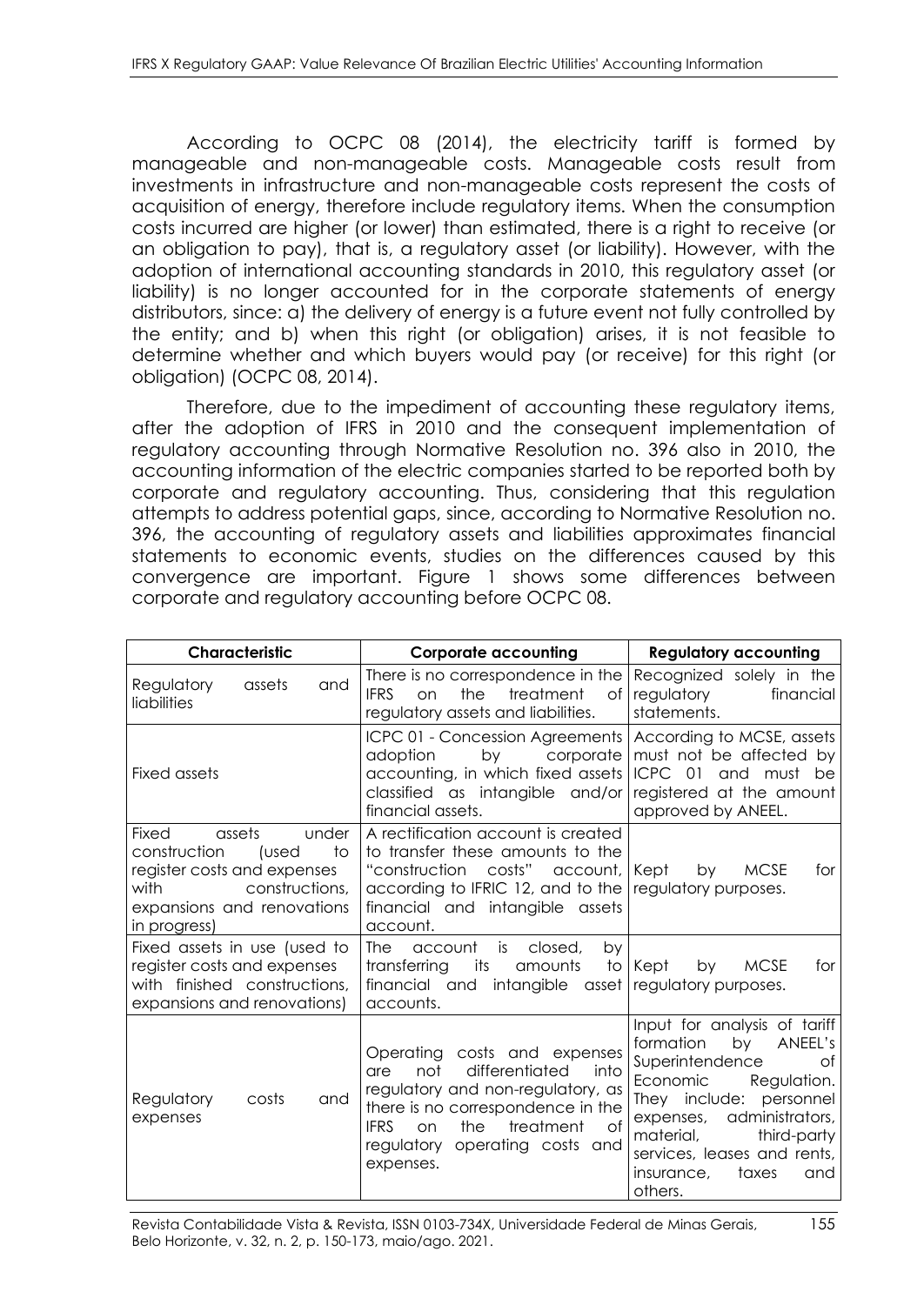| <b>Characteristic</b> | <b>Corporate accounting</b>                                                                                                                                                                                | <b>Regulatory accounting</b>                                                     |
|-----------------------|------------------------------------------------------------------------------------------------------------------------------------------------------------------------------------------------------------|----------------------------------------------------------------------------------|
| Construction revenue  | Created for corporate purposes<br>Corresponds<br>only.<br>construction's fair values.                                                                                                                      | present in MCSE,<br>Not<br>to hence not included<br>in<br>regulatory statements. |
| Financial revenue     | Created to update the financial<br>assets subject to indemnity, that<br>is, the residual value of the<br>financial assets, which represents<br>the amount of indemnity to be<br>received from the grantor. | present in MCSE,<br>Not<br>hence not included<br>in<br>regulatory statements.    |
| Other receivables     | asset account as<br>Current<br>a<br>counterpart of the cash flow<br>received for the indemnification<br>of the of the financial asset.                                                                     | present in MCSE,<br>Not<br>hence not included<br>in.<br>regulatory statements.   |

**Figure 1** – Differences between Corporate and Regulatory Accounting

Source: Authors, based on the Guideline Manual for Audit Works of Regulatory Accounting Statements and adapted from Brugni, Rodrigues, Cruz and Szuster (2012).

However, in November 2014, the Accounting Pronouncements Committee (CPC) issued OCPC 08, addressing the recognition of certain assets and liabilities in the financial statements of the electric power distributors. Consequently, as of January 1, 2015, corporate accounting began to recognize regulatory assets and liabilities that were previously accounted only in regulatory statements, since ANEEL started to consider the grantor (public agency) as the counterpart of the financial assets and/or liabilities derived from tariff divergences. Consequently, as an additional analysis, we also examine the value relevance of corporate and regulatory accounting information for the stock market by segregating the period from 2011 to 2014 (before OCPC 08) and from 2015 to 2018 (after OCPC 08).

#### *2.2* **Value Relevance of Accounting Information**

According to Lopes, Sant'Anna and Costa (2007), in the second half of the twentieth century, accounting studies showed a notorious growth in positivist research. These studies were developed based on empirical research that highlighted the coefficient of determination, the regression's  $R<sup>2</sup>$ , measuring the relevance of accounting information.

From the 1960s on, the first studies on Value Relevance were conducted by Ball and Brown (1968) and Beaver (1968), considered to be the topic's precursors in the accounting and financial literature. Their papers investigated the relationship between stock prices and the disclosed information in financial statements and indicated that the book value and earnings hold an informative power regarding the price of shares.

Guia and Dantas (2020) argue that one of the primary purposes of accounting is the relevance of the information presented in the financial statements. From Sami and Zhou's (2004) point of view, the value relevance, or the relevance of accounting information, is the ability of the accounting figures to represent the information contained in the stock price. Generally, for Lopes and Iudícibus (2012), these studies attempt to investigate several aspects concerning the informational content of financial statements for the capital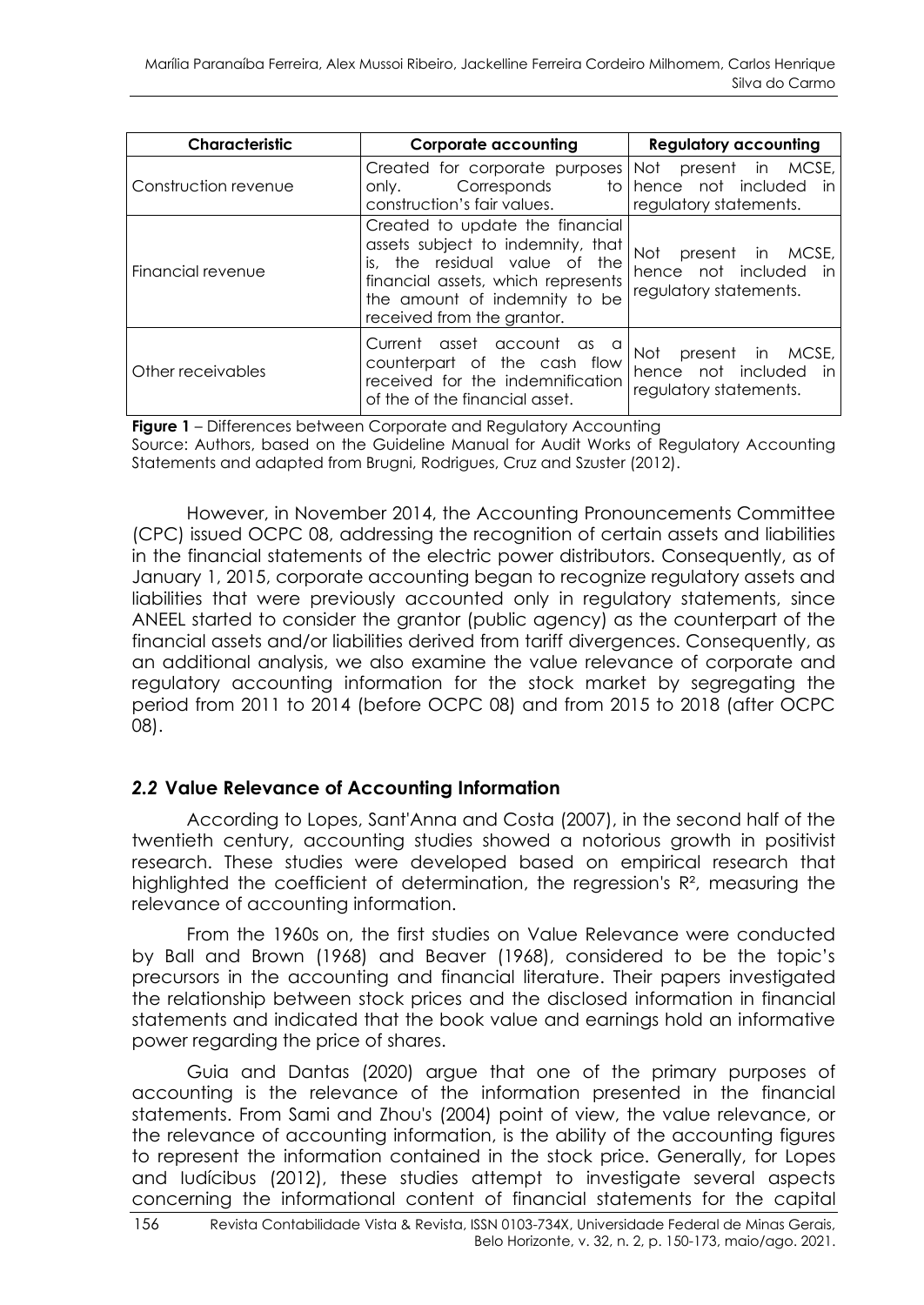market. Such studies are based on the precepts by Malkiel and Fama (1970) on the Efficient Markets Hypothesis (EMH), in which share prices may reflect the relevant and available information and may also be adjusted in view of this set of data. Thus, it is noticeable that these studies focus on capturing how the capital market reacts to the information presented in financial statements.

Operationally, Barth, Beaver and Landsman (2001) have stated that the purpose of value relevance research is to verify whether accounting information is relevant for the capital market, given a certain level of significance. In this sense, to be relevant the accounting information should present determination coefficients and regression equation coefficients that are significantly different from zero. Further in operational terms, Brown, Lo and Lys (1999) and Santos and Silva (2014) note that works on the relevance of accounting information are commonly conducted using regression, in which the dependent variable is the stock price and the independent variables are earnings and book value per share.

### **2.2.1Residual Income Valuation (RIV) Model**

Empirical research on value relevance had their roots in Asset Valuation Models and, among these, Ohlson's (1995) Residual Income Valuation (RIV) model stands out. The concept of Lopes et al. (2007) on the RIV model shows that the abnormal returns (residual income) are the net (or residual) returns that a company has after subtracting from its results the part that would be due for the investment of its capital at a given minimum rate of return. The differential of this model is that it calculates the abnormal returns using the risk-free interest rate, rather than using the company's cost of capital to arrive at the abnormal returns for the period. Thus, under RIV, earnings (not dividends) are the basis for calculating the value of the firm, which represents the sum of the present value of future residual income and the book value.

Santos and Silva (2014) show that, generally, value relevance studies are based on the model of Collins et al. (1997), developed from Ohlson (1995). Despite criticism regarding earnings coefficient as a measure of information quality (Dechow, Ge & Schrand, 2010) and the absence of control variables (Barth et al., 2019), this model (Equation 1) is employed in several value relevance papers (Brown et al., 1999; Francis & Schipper, 1999; Rezende, 2005; Gonçalves, Conegliam & Carmo, 2017; Ferreira et al, 2020), including in this research, because it presents the advantage of using only two accounting variables - earnings and book value - to calculate the value of the firm's equity, by relating the accounting information with market value assessment, and also by allowing the analysis of the informational content by comparing the  $\mathbb{R}^2$ determination coefficients of the models.

$$
P_{i,t} = \alpha_0 + \beta_1 E_{i,t} + \beta_2 BV_{i,t} + \varepsilon_{i,t}
$$
 (Equation 1)

Where:

*Pit* = price of a share of firm *i* four months after fiscal year-end *t*;  $E_{ii}$  = earnings per share of firm *i* at the end of the year *t*; *BVij* = book value per share of firm *i* at the end of the year *t*;  $\varepsilon$ <sup>*i*</sup> = standard error of the regression.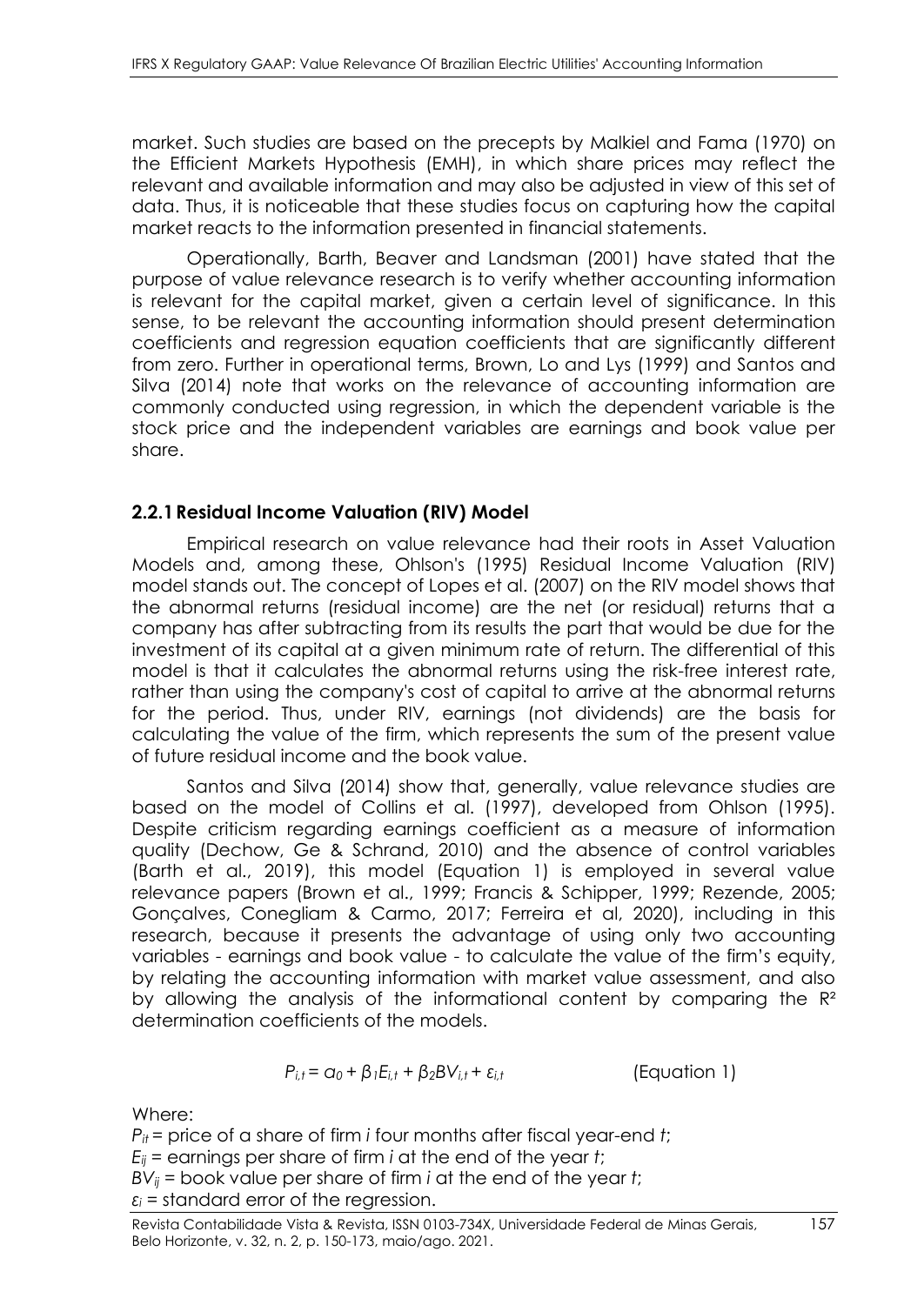#### **2.2.2Studies on Value Relevance in Brazil**

Several papers on value relevance have been conducted in Brazil. These studies usually highlight an accounting differential to then investigate possible changes in the relevance of accounting information, such as research and development (R&D) (Hungarato & Lopes, 2008); replacement of the Statement of Changes in Financial Position by the Cash Flow Statement (Macedo, Machado, Murcia & Machado, 2011); operational leasing (Martins, Machado & Machado, 2013); fair value to biological assets (Martins, Machado & Callado, 2014); convergence to international accounting standards in Brazil (Gonçalves, Batista, Macedo & Marques, 2014), disclosure of provisions and contingent liabilities (Pinto, Avelar, Fonseca, Silva & Costa, 2014), the Statement of Comprehensive Income (Angotti, Macêdo & Bispo, 2016); intangible assets (Cappellesso, Rocha & Dantas, 2018) and the Statement of Added Value (Santos, Botinha & Lemes, 2019).

However, a gap remains on the topic, since previous studies have neither verified nor compared the relevance of corporate and regulatory accounting information on the electric power sector for the stock market. Thus, when considering that corporate accounting statements are based on principles, whereas regulatory accounting statements of the electric power sector are based on specific tax and tariff regulations, the following research hypothesis is elaborated:

*H1: Accounting information collected from corporate statements is more relevant to investors when compared to accounting information collected from regulatory statements.*

According to Loch et al. (2020) companies in the electric power sector count on the direct government involvement as the majority shareholder, which may result in potential conflicts and uncertainties for investors, because, according to Peltzman (1976), regulatory agencies seek to benefit various groups of interests, instead of a single economic agent. As such, it is believed that accounting and regulatory structure may offer advantages to certain groups, which may hinder the orderly progress of economic activity. On this basis, and since corporate statements are based on accounting principles and essence over form, it is believed that corporate accounting information is of greater relevance to the stock market.

# **3 METHODOLOGY**

This study comprised Brazilian electric utility firms that have publicly traded on B3 - Brasil, Bolsa, Balcão from 2011 to 2018. The temporal frame began in 2011 because it is the year in which ANEEL's Normative Resolution No. 396 (2010) became effective, thus turning regulatory financial statements mandatory.

The price of shares, corporate accounting information (earnings and book value per share of firm), the number of shares and the National Register of Legal Entities (CNPJ) of each company were taken from the Economatica® database. The regulatory accounting information (net income and shareholders' equity) was obtained from ANEEL's website (http://www.aneel.gov.br/central-deinformacoes-economico-financeiras), which provides the option of searching for the regulatory financial statements by the company's individual CNPJ.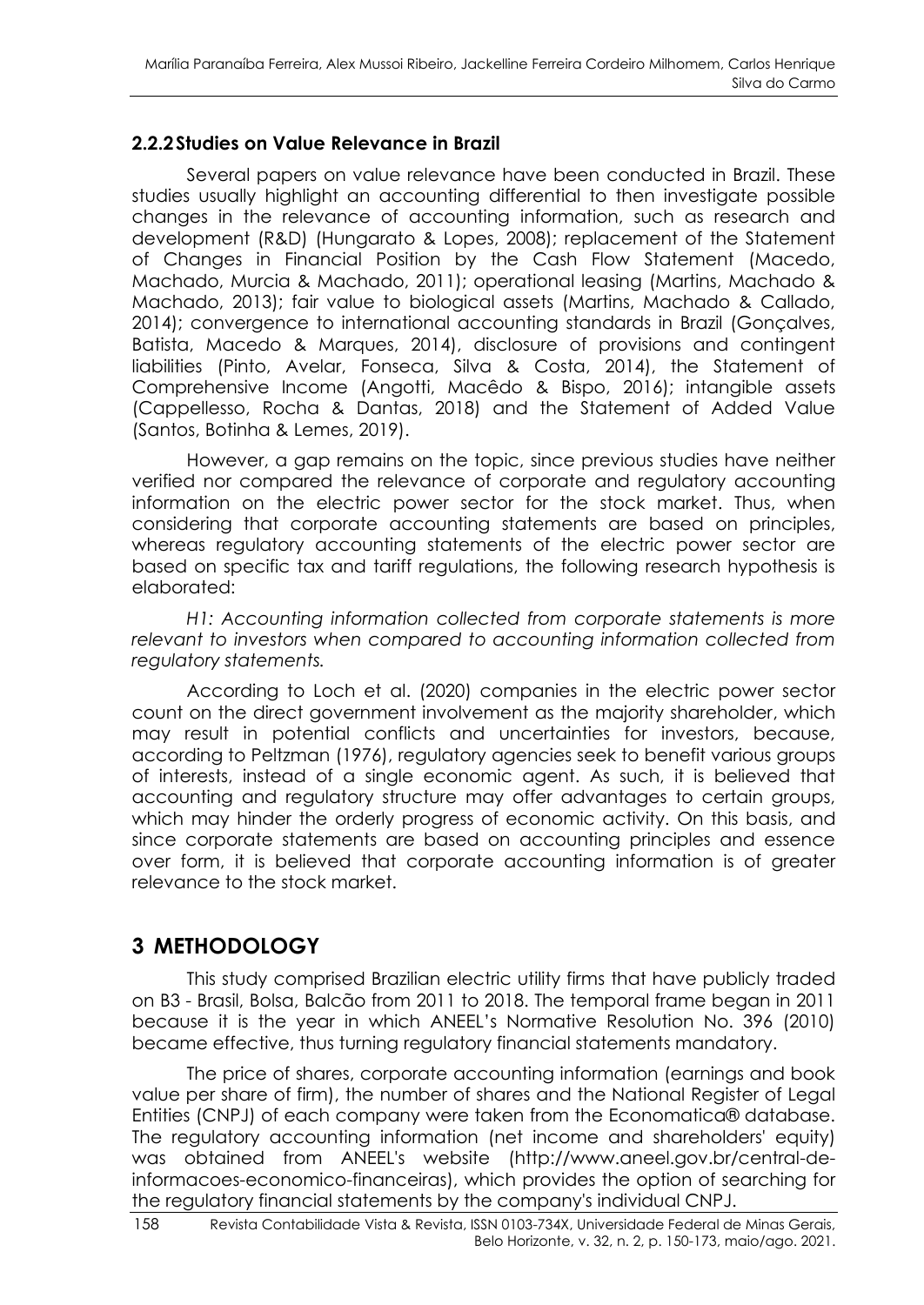The initial sample consisted of 40 companies, when considering only the class with the highest trading volume at the time of data collection (February/2020). However, since 21 companies did not disclose the Regulatory Balance Sheet and the Regulatory Income Statement in any of the years, the final sample consists of 19 companies. We chose to keep the same number of corporate and regulatory observations per variable.

The data collected were organized into panels and analyzed by using multiple regressions, estimated by the Ordinary Least Squares (OLS) method. According to Baltagi (2009), the panel data or longitudinal data technique consists of a set of data combined in both time series and cross-sectional dimensions. Panel data allows one to simultaneously explore changes in variables over time and across different units or groups.

The study was structured into three stages. The first stage represented the analysis of the value relevance of the corporate and regulatory accounting information for the stock market from 2011 to 2018. In the second stage, the value relevance of the corporate and regulatory accounting information for shareholders was verified between 2011 and 2014, the period prior to OCPC 08. The last stage identified the value relevance of the corporate and regulatory accounting information for the stock market between 2015 and 2018, after OCPC 08 became applicable. Since in the three stages the corporate accounting information was compared to the regulatory information, six empirical models were prepared based on the methodology of Collins et al. (1997):

 $P_{i,t} = \alpha_{0t} + \beta_{1t}E_{i}FRS_{i,t} + \beta_{2t}BV_{i}FRS_{i,t} + \varepsilon_{i,t}$  (Equation 2)

 $P_{i,t} = \alpha_{0t} + \beta_{1t}E\_REG_{i,t} + \beta_{2t}BV\_REG_{i,t} + \varepsilon_{i,t}$  (Equation 3)

Where:

 $P_{it}$  price of a share of firm i four months after fiscal year-end t; E IFRS<sub>it</sub> earnings per corporate share of firm i at the end of the year t; E REG<sub>it</sub> earnings per regulatory share of firm i at the end of the year t; BV\_IFRS<sub>it</sub> is the book value per corporate share of firm  $i$  at the end of the year t; BV REG<sub>it</sub> is the book value per regulatory share of firm *i* at the end of the year *t*; Equations (2) and (3) correspond to the period from 2011 to 2018; from 2011 to 2014 and from 2015 to 2018. The share price is the dependent variable and earnings and book value per share are the independent variables.

It is worth noting that the panel pairs have the same parameter, that is, the same sample of firms and the same time interval, for both the corporate and regulatory accounting data.

The share price used was the closing price on April 30th of the following year after the publication of the statements (Gonçalves et al., 2017; Ferreira et al., 2020) (with a tolerance of one week after this date) and net income was removed from equity, since it already constitutes the equity account in the balance sheet.

To meet the requirements for running the regression, the Jarque-Bera and Breusch-Pagan-Godfrey tests were performed to verify the normality and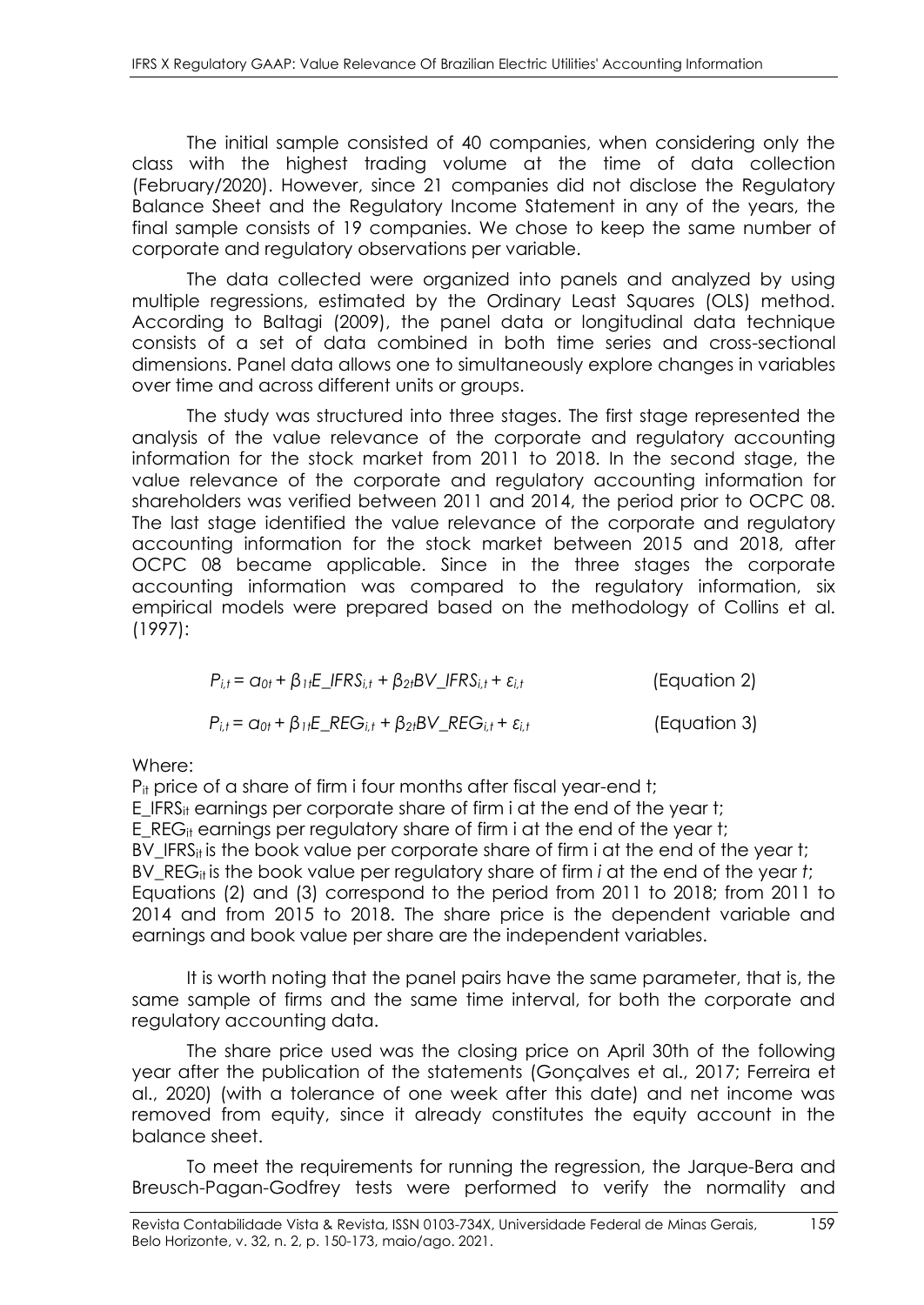homoscedasticity of the residuals, respectively. To determine whether there are multicollinearity and model specification issues, the VIF (Variance Inflation Factor) and the linktest and RESET (Regression Specification Error Test) tests were conducted (Fávero & Belfiore, 2017). In order to define the most appropriate panel data model for this research, whether POLS, Fixed Effects or Random Effects, Chow's F test, Breusch-Pagan's Lagrangian Multiplier and Hausman's tests were performed. Hadi's (1994) technique was used for the exclusion of outliers and the software Stata13® was used for analyzing the data.

# **4 RESULTS DESCRIPTION AND ANALYSIS**

Table 1 presents the descriptive statistics of the share price and corporate and regulatory accounting variables (earnings and book value per share of firm) after excluding outliers for the period of 2011 to 2018.

| Descriptive statistics of the corporate and regulatory variables |           |                           |             |          |  |  |
|------------------------------------------------------------------|-----------|---------------------------|-------------|----------|--|--|
| <b>Variables</b>                                                 | Mean      | <b>Standard deviation</b> | Minimum     | Maximum  |  |  |
| P                                                                | 17.9044   | 12.3885                   | 1.3126      | 53.2692  |  |  |
| E IFRS                                                           | $-0.2882$ | 17.2589                   | $-102.1972$ | 95.4247  |  |  |
| E_REG                                                            | $-0.5427$ | 12.4400                   | $-104.1202$ | 24.4407  |  |  |
| BV IFRS                                                          | 21.5434   | 55.3867                   | $-140.8049$ | 247.4395 |  |  |
| BV REG                                                           | 10.7856   | 40.8661                   | $-147.9376$ | 210.0383 |  |  |
|                                                                  |           |                           |             |          |  |  |

**Table 1**

Source: Authors.

On average, corporate earnings and shareholders' equity per share are higher in comparison with the regulatory values. Regarding the book value of equity, the divergences found between the corporate and regulatory amounts of the electric firms can be related to the non-recognition of regulatory assets and liabilities by corporate accounting in the period before the issuance of OCPC 08, as well as the revaluations of fixed assets considering the new replacement value made by regulatory accounting and the effects of the ICPC 01 in corporate accounting, which separates fixed assets into financial assets and/or intangible assets.

Regarding the discrepancies in the amounts related to earnings, such evidence is congruent with the results of Medeiros, Wanderley, Araújo and Santos (2013), that show that on average, the corporate earning values are higher than the regulatory. The standard deviation for the corporate data is higher and, as in Flores and Lopes (2019), the standard deviation of corporate equity is higher when compared to the standard deviation of corporate earnings. While the minimum values are similar, the maximum values are sparser.

Results of Step 1 are evidenced in Table 2. This table is composed of Panel A - Corporate Results, and Panel B - Regulatory Results.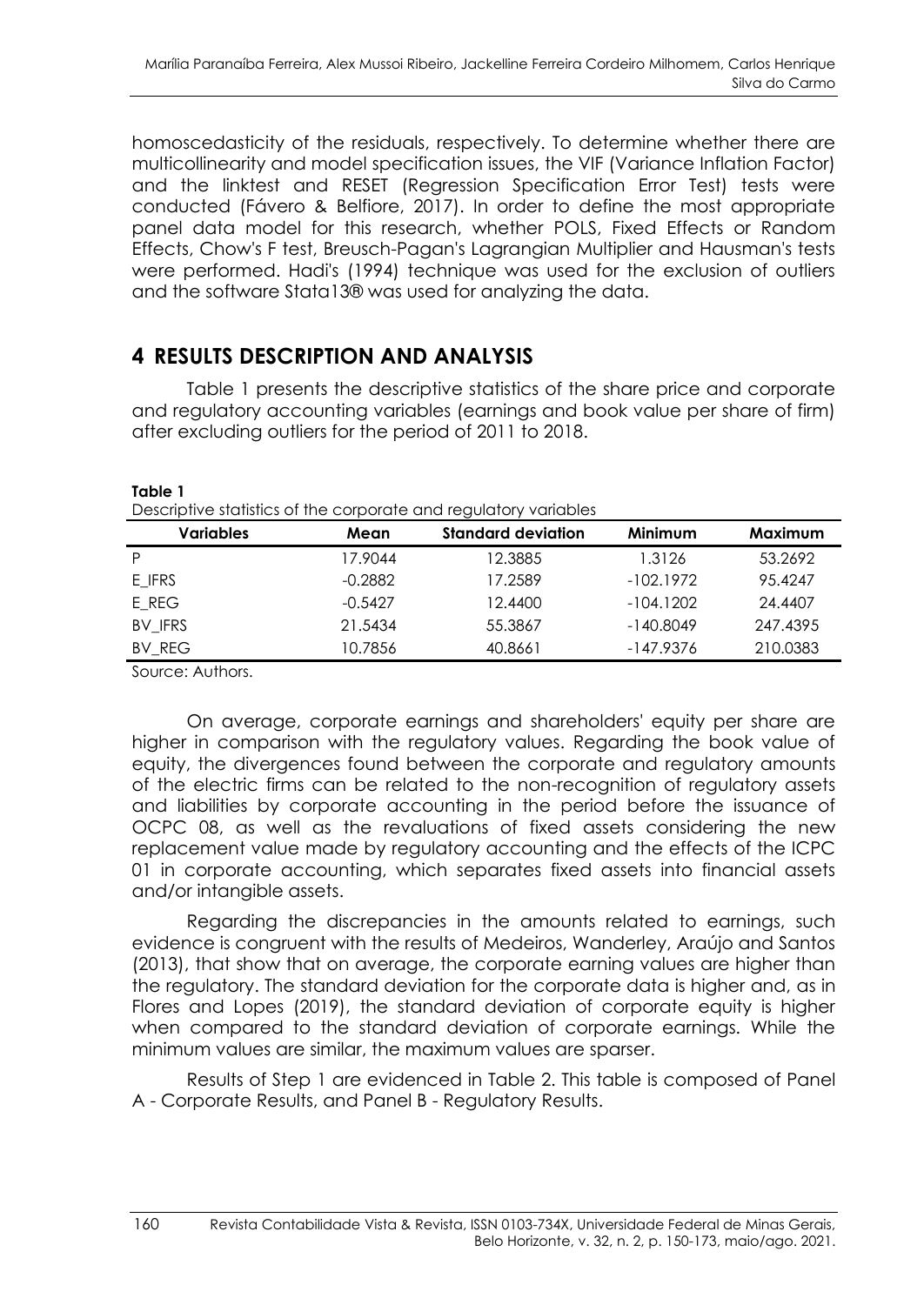| <b>Panel A - Corporate</b>    |                             |                               |               |  |  |
|-------------------------------|-----------------------------|-------------------------------|---------------|--|--|
| <b>Variables</b>              | Coefficient                 | ł                             | p-value       |  |  |
| E_IFRS                        | 5.5017***                   | 5.70                          | 0.000         |  |  |
| BV_IFRS                       | 1.5664***                   | 4.99                          | 0.000         |  |  |
| C.                            | $-8.3207*$                  | $-2.33$                       | 0.027         |  |  |
| <b>Additional Information</b> | <b>Values</b>               | <b>Additional Information</b> | <b>Values</b> |  |  |
| Jarque-Bera (p-value)         | 0.7736                      | RESET (p-value)               | 0.4327        |  |  |
| Breusch-Pagan (p-value)       | 0.1064                      | F of Chow (p-value)           | 0.0000        |  |  |
| VIF (E_IFRS)                  | 2.44                        | LM Breusch-Pagan              | 0.0004        |  |  |
| VIF (BV_IFRS)                 | 2.44                        | Hausman                       | 0.0018        |  |  |
| Linktest _hatsq (p-value)     | 0.455                       | $R^2$ Within                  | 0.6539        |  |  |
|                               | <b>Panel B - Regulatory</b> |                               |               |  |  |
| <b>Variables</b>              | Coefficient                 | ł                             | p-value       |  |  |
| E_REG                         | 3.8794**                    | 2.72                          | 0.007         |  |  |
| <b>BV_REG</b>                 | 0.8982**                    | 3.05                          | 0.002         |  |  |
| C                             | 2.9701                      | 0.88                          | 0.381         |  |  |
| <b>Additional Information</b> | <b>Values</b>               | <b>Additional Information</b> | <b>Values</b> |  |  |
| Jarque-Bera (p-value)         | 0.7638                      | RESET (p-value)               | 0.1842        |  |  |
| Breusch-Pagan (p-value)       | 0.1318                      | F of Chow (p-value)           | 0.0000        |  |  |
| VIF (E_REG)                   | 2.27                        | LM Breusch-Pagan              | 0.0000        |  |  |
| VIF (BV_REG)                  | 2.27                        | Hausman                       | 0.0575        |  |  |
| Linktest_hatsq (p-value)      | 0.227                       | R <sup>2</sup> Between        | 0.5896        |  |  |

#### **Table 2** Result of E and BV Relevance for the period of 2011 to 2018

Note: \*\*\*Statistically significant at the 0.01% level (p-value < 0.0001); \*\*Statistically significant at the 1% level (p-value < 0.01); \*Statistically significant at the 5% level (p-value < 0.05). Source: Authors.

The Jarque-Bera and Breusch-Pagan tests indicate that the residuals follow normal distribution and present constant variance. A VIF of less than 4 indicates that the explanatory variables are neither perfectly nor highly correlated. The linktest does not reject the null hypothesis that the models are correctly estimated in terms of functional form, and RESET test suggests that there is no omission of relevant explanatory variables. Chow's F-test, Breusch-Pagan's Lagrangian Multiplier and Hausman's tests indicate that the model with fixed effect (within-dominant variance) is the most appropriate for the corporate data, while the model with random effects (between-dominant variance) is the most appropriate for the regulatory data (Fávero & Belfiore, 2017).

Notably, all variables (E\_IFRS, BV\_IFRS, E\_REG and BV\_REG) are statistically significant at 0.01% or 1% level, therefore corporate and regulatory accounting information are relevant for the stock price formation in Brazilian electric sector companies from 2011 to 2018. Other studies also confirm the influence of earnings and equity on the stock price of publicly traded companies (Barth, Landsman & Lang, 2008; Gonçalves et al., 2014; Cappellesso et al., 2018).

Barth et al. (2019) uncovered increases in relevance, especially, of values related to intangible assets, growth opportunities, and alternative performance measures. According to Moura, Fank, and Varela (2012) most Brazilian power companies account for concession contracts in the intangible asset account,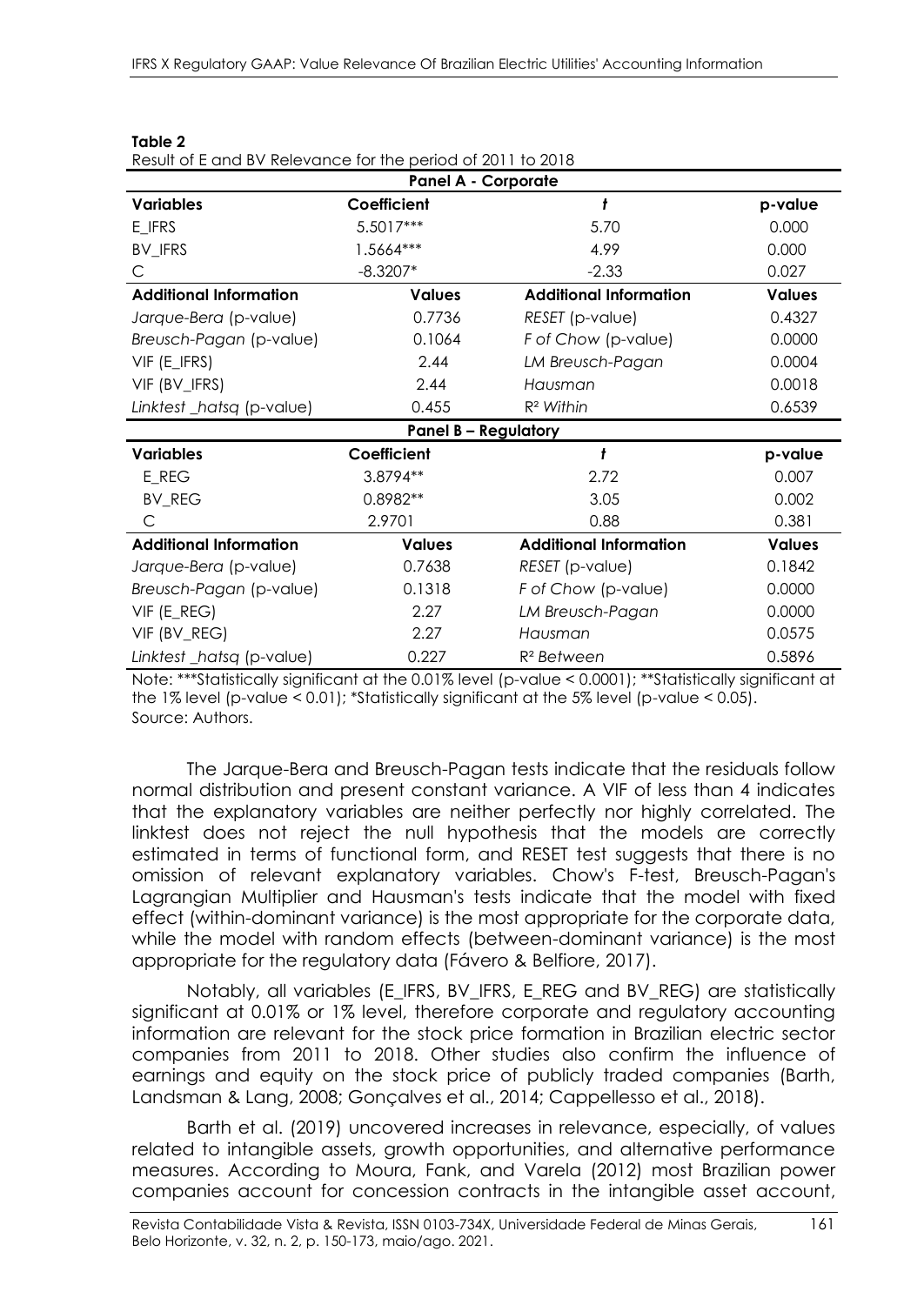and because these contracts can persist for decades, they perhaps substantially impact shareholder decisions.

Panel A shows that, on average, 65.39% of the share price variation is explained by the variation in corporate earnings and book value. On the other hand, Panel B reveals that, on average, this variation is 58.96%. The higher the value of these variables, the higher the share price, since these variables have positive coefficients. When comparing the R² (coefficient of determination) of the two panels, it is noted that the R² of Panel A - Corporate (65.39%) is higher than the  $R<sup>2</sup>$  of Panel B - Regulatory (58.96%). The coefficient of determination ( $R<sup>2</sup>$ ) is a measure of the adjustment of a statistical model and indicates, in percentage, how much can be explained by the model from the observed values. The higher the R², the more explanatory the model is considered, in other words, the better it fits the sample.

Furthermore, the statistical significance level of corporate variables (0.01%) is higher than that of regulatory variables (1%). This evidence does not reject the research hypothesis that accounting information collected from corporate statements is of more relevance to investors than accounting information collected from regulatory statements, because the explanatory power of Equation (2) is greater than that of Equation (3).

Following the convergence towards international accounting standards in 2010, regulatory assets and liabilities have been removed from the corporate statements of companies in the power sector. However, as of January 1, 2015, OCPC 08 (2014) is implemented, therefore these regulatory items are once again recognized by electric companies. Thus, as a further analysis, the value relevance of the corporate and regulatory accounting information for shareholders from 2011 to 2014, prior to OCPC 08 (2014), as well as from 2015 to 2018, after OCPC 08 (2014), is examined. Results are presented in Tables 3 and 4.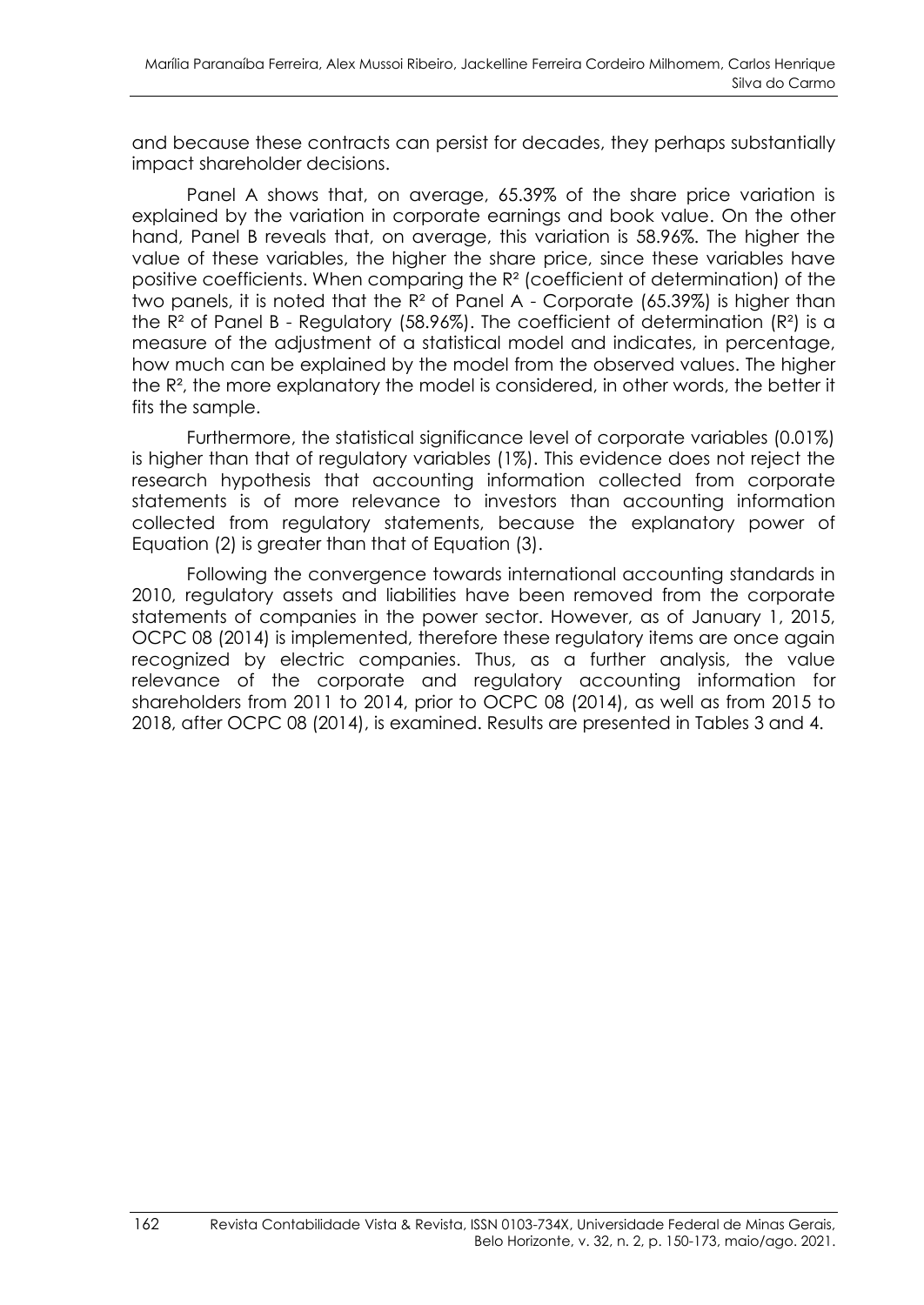| <b>Panel C - Corporate</b>                                                                                                                              |             |               |                                 |                               |               |
|---------------------------------------------------------------------------------------------------------------------------------------------------------|-------------|---------------|---------------------------------|-------------------------------|---------------|
| <b>Variables</b>                                                                                                                                        |             | Coefficient   |                                 | ł                             | p-value       |
| E_IFRS                                                                                                                                                  |             | 0.6691        |                                 | 0.66                          | 0.521         |
| <b>BV_IFRS</b>                                                                                                                                          |             | 1.0513        |                                 | 1.58                          | 0.139         |
| С                                                                                                                                                       |             | $-0.7559$     |                                 | $-0.08$                       | 0.938         |
| <b>Additional Information</b>                                                                                                                           |             | <b>Values</b> |                                 | <b>Additional Information</b> | <b>Values</b> |
| Jarque-Bera (p-value)                                                                                                                                   |             | 0.861         | RESET (p-value)                 |                               | 0.6449        |
| Breusch-Pagan (p-value)                                                                                                                                 |             | 0.1853        | F of Chow (p-value)             |                               | 0.0070        |
| VIF (E_IFRS)                                                                                                                                            |             | 1.07          | LM Breusch-Pagan                |                               | 0.4102        |
| VIF (BV_IFRS)                                                                                                                                           |             | 1.07          | Hausman                         |                               | 0.0024        |
| Linktest_hatsq (p-value)                                                                                                                                |             | 0.796         | $R^2$ Within                    |                               | 0.1852        |
|                                                                                                                                                         |             |               | <b>Panel D - Regulatory</b>     |                               |               |
| <b>Variables</b>                                                                                                                                        | Coefficient |               | <b>Robust standard</b><br>error |                               | p-value       |
| E_REG                                                                                                                                                   | 1.0613*     |               | 0.4133                          | 2.57                          | 0.030         |
| <b>BV_REG</b>                                                                                                                                           | 1.5357**    |               | 0.3339                          | 4.60                          | 0.001         |
| C.                                                                                                                                                      | $-8.2778$   |               | 4.9580                          | $-1.67$                       | 0.129         |
| <b>Additional Information</b>                                                                                                                           |             | <b>Values</b> |                                 | <b>Additional Information</b> | <b>Values</b> |
| Jarque-Bera (p-value)                                                                                                                                   |             | 0.7884        | RESET (p-value)                 |                               | 0.0967        |
| 0.0042<br>Breusch-Pagan (p-value)                                                                                                                       |             |               | F de Chow (p-value)             |                               | 0.0001        |
| VIF (E_REG)                                                                                                                                             |             | 1.00          | LM Breusch-Pagan                |                               | 0.2350        |
| VIF (BV_REG)                                                                                                                                            |             | 1.00          | Hausman                         |                               | 0.0007        |
| Linktest_hatsq (p-value)<br>$h_{\text{total}}$ ***Chatiationly significant at 0.0107 loyal la value $\times$ 0.0001), **Chatiationly significant at 107 |             | 0.142         | $R^2$ Within                    |                               | 0.5363        |

#### **Table 3**

Result of E and BV Relevance from 2011 to 2014

\*Statistically significant at 0.01% level (p-value < 0.0001); \*\*Statistically significant at 1% level (p-value < 0.01); \*Statistically significant at 5% level (p-value < 0.05). Source: Authors.

Table 3 shows that residues follow normal distribution (p-value of the Jarque-Bera test > 0.05), explanatory variables show no high percentage of shared variance (VIF < 4), models are correctly estimated in terms of functional form (p-value of \_hatsq > 0.05), there is no omission of relevant explanatory variables (p-value of RESET test > 0.05) and Chow's F-test, Lagrangian Multiplier of Breusch-Pagan and Hausman's tests indicate that the model with fixed effect (within-dominant variance) is the most suitable for the corporate and regulatory data (Fávero & Belfiore, 2017). On the Breusch-Pagan heteroscedasticity test, the variance of the residues is constant in the corporate model (Panel C) and not constant for the regulatory model (Panel D, p-value < 0.05). Because of this, regulatory regression model is estimated with robust standard errors clustered by firm, i.e., with robust standard errors with clustering by individual (Fávero & Belfiore, 2017).

Between 2011 and 2014, period prior to OCPC 08 (2014), only regulatory accounting variables are found to be statistically significant at the 1% or 5% level, that E\_REG and BV\_REG have positive coefficients, and that the model's explanatory power is 53.63%. This evidence suggests that when a company discloses accounting information that is business-specific to the market, it adds relevance to the financial statements.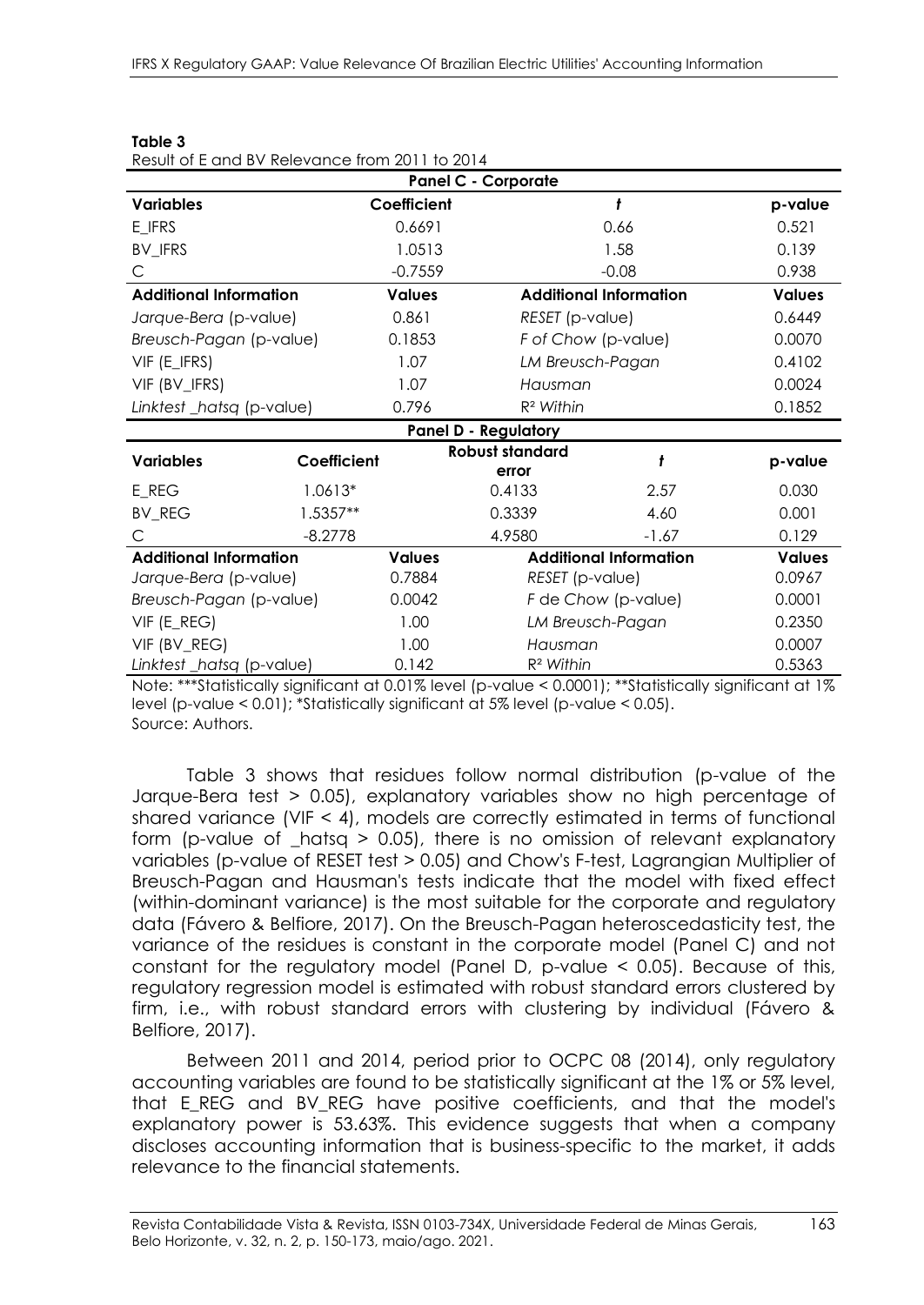Accordingly, Braga, Carmo and Cunha (2021) analyzed whether there is a difference in the relevance of accounting information, regarding market value, between civil construction and real estate development and other sectors and found that revenue recognition methods specific to the civil construction and real estate development industry impact the relevance of accounting information. The lack of statistical significance for corporate data, on the other hand, may arise from the non-recognition of regulatory assets and liabilities by corporate accounting in power companies considering the period prior to OCPC 08 (2014), since, according to Flores and Lopes (2019), this non-recognition negatively affects such companies in Brazil.

| Result of E and BV Relevance from 2015 to 2018 |                             |                               |               |  |  |  |
|------------------------------------------------|-----------------------------|-------------------------------|---------------|--|--|--|
| <b>Panel E - Corporate</b>                     |                             |                               |               |  |  |  |
| <b>Variables</b>                               | Coefficient                 | t                             | p-value       |  |  |  |
| E_IFRS                                         | 6.9299 ***                  | 4.22                          | 0.000         |  |  |  |
| BV_IFRS                                        | 0.2289                      | 0.71                          | 0.477         |  |  |  |
|                                                | 3.9301                      | 1.18                          | 0.237         |  |  |  |
| <b>Additional Information</b>                  | <b>Values</b>               | <b>Additional Information</b> | <b>Values</b> |  |  |  |
| Jarque-Bera (p-value)                          | 0.8946                      | RESET (p-value)               | 0.7799        |  |  |  |
| Breusch-Pagan (p-value)                        | 0.3090                      | F of Chow (p-value)           | 0.0013        |  |  |  |
| VIF (E_IFRS)                                   | 2.81                        | LM Breusch-Pagan              | 0.0023        |  |  |  |
| VIF (BV_IFRS)                                  | 2.81                        | Hausman                       | 0.0704        |  |  |  |
| Linktest_hatsq (p-value)                       | 0.963                       | $R2$ Between                  | 0.7337        |  |  |  |
|                                                | <b>Panel F - Regulatory</b> |                               |               |  |  |  |
| <b>Variables</b>                               | Coefficient                 | ł                             | p-value       |  |  |  |
| E_REG                                          | 5.1818**                    | 2.60                          | 0.009         |  |  |  |
| <b>BV_REG</b>                                  | 0.5175                      | 1.48                          | 0.138         |  |  |  |
| C                                              | 5.9997                      | 1.63                          | 0.103         |  |  |  |
| <b>Additional Information</b>                  | <b>Values</b>               | <b>Additional Information</b> | <b>Values</b> |  |  |  |
| Jarque-Bera (p-value)                          | 0.7496                      | RESET (p-value)               | 0.2292        |  |  |  |
| Breusch-Pagan (p-value)                        | 0.2681                      | F of Chow (p-value)           | 0.0019        |  |  |  |
| VIF (E_REG)                                    | 2.31                        | LM Breusch-Pagan              | 0.0000        |  |  |  |
| VIF (BV_REG)                                   | 2.31                        | Hausman                       | 0.4459        |  |  |  |
| Linktest _hatsq (p-value)                      | 0.471                       | R <sup>2</sup> Between        | 0.6541        |  |  |  |

**Table 4** r<br>- f E and BV Bolovance from 2015 to 2018

Note: \*\*\*Statistically significant at 0.01% level (p-value < 0.0001); \*\*Statistically significant at 1% level (p-value < 0.01); \*Statistically significant at 5% level (p-value < 0.05). Source: Authors.

Regarding the period from 2015 to 2018, in both cases (corporate and regulatory), the null hypothesis of normal distribution and constant residual variance is not rejected. The VIF shows that there are no multicollinearity concerns in the explanatory variables, the linktest does not reject the null hypothesis of correct model specification in terms of functional form, and the RESET test reveals that there is no omission of relevant explanatory variables. Chow's F-test, Breusch-Pagan's Lagrangian Multiplier and Hausman's tests demonstrate that the model with random effect (between-predominant variation) is the most suitable for corporate and regulatory data (Fávero & Belfiore, 2017).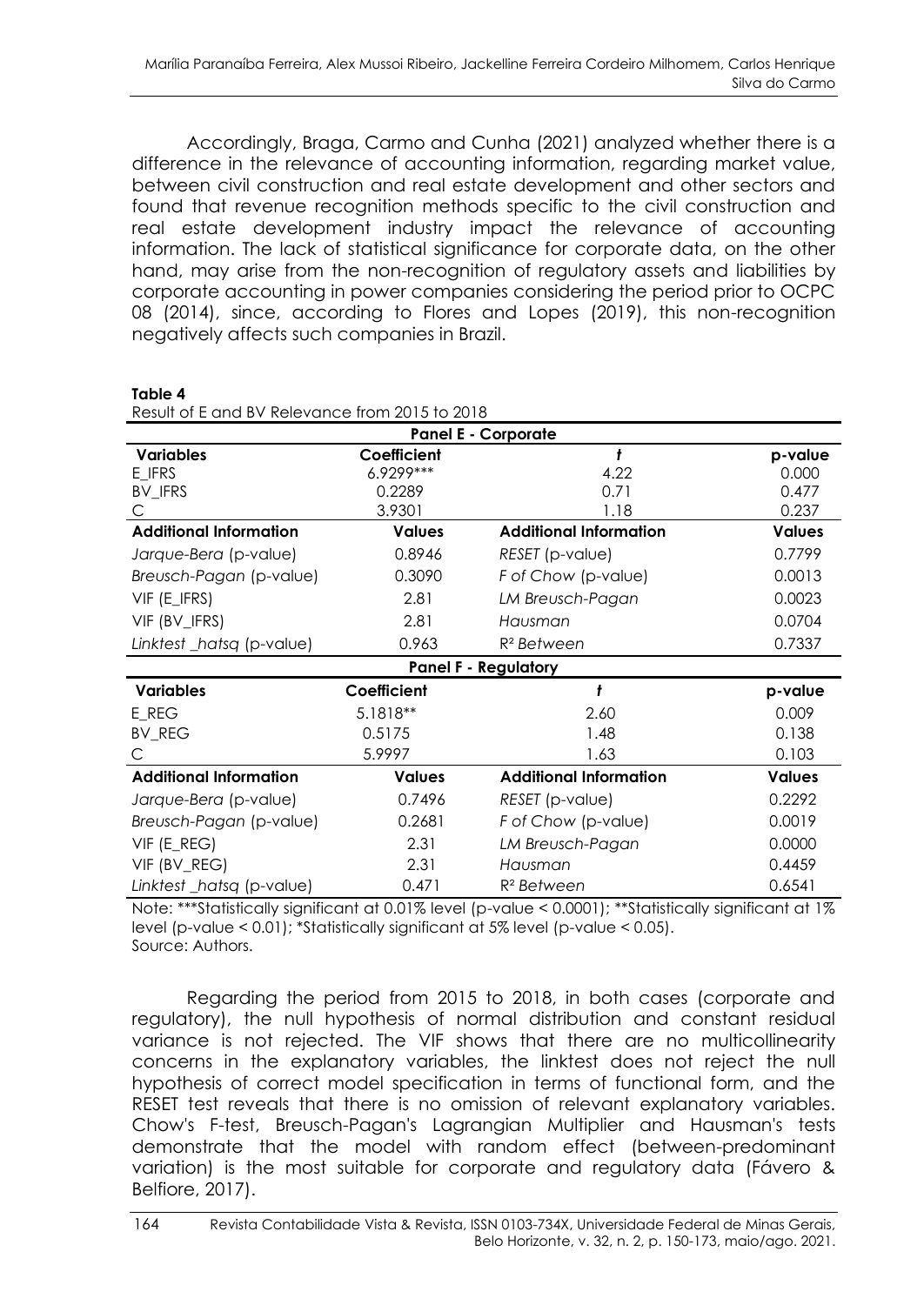Only the corporate and regulatory earnings per share is found to be statistically significant at the 0.01% (E\_IFRS) and 1% (E\_REG) levels. The relationship found between the variables price per share and earnings per share is positive for both models, therefore, on average, a R\$1.00 increase in earnings per share results in a R\$6.93 (corporate) or R\$5.18 (regulatory) increase in the share price. Panel E reveals that, on average, 73.37% of the stock price variation is explained by the variation in the corporate earnings per share. Panel F, on the other hand, indicates that, on average, this variation is 65.41% for the regulatory data. Macedo, Machado, Machado and Mendonça (2013), Gonçalves et al. (2014) and Santos et al. (2019b) found that the earnings per share variable became more relevant than the book value per share variable after the international accounting convergence process. In addition, Santos et al. (2019a) researched whether the informational content of the Value-Added Statement (VAS) is relevant to investors and the findings showed that the explanatory power of earnings per share is higher compared to VAS. It is believed that in emerging countries where legal protection of shareholders is lower, such as Brazil (La Porta et al., 2000), the greater relevance of earnings can be justified by the fact that earnings reflect the financial condition of companies in a risky environment faster. In contrast, Lima (2010) states that after the adoption of international accounting standards, book value approximates the market value of companies listed on the stock exchange, therefore its relevance should also be confirmed.

When comparing Panels C (Corporate - 2011 to 2014) and E (Corporate - 2015 to 2018), it is observed that the variables earnings and book value are not significant in Panel C, but that earnings become significant at the level of 0.01% in Panel E. This demonstrates that, after OCPC 08 (2014), corporate earnings became relevant for investors of Brazilian power companies. This finding underscores the importance of the issuance of OCPC 08 that took effect as of January 1, 2015, and suggests that the relaxation of procedures in specific sectors, such as the electricity, technology, and intellectual capital-intensive sector, can increase the relevance of accounting information. When comparing the R² of Panels D (Regulatory - 2011 to 2014) and F (Regulatory - 2015 to 2018), it can be seen that the  $R^2$  of Panel F (65.41%) is higher than the  $R^2$  of Panel D (53.63%). This means that, after OCPC 08 (2014), there was a boost in the explanatory power of their share price through the regulatory earnings variable.

The present research is in alignment with Carvalho et al. (2014), which points out differences in specific accounting data between the two accounting systems, corporate and regulatory. Evidence is consistent with Suzart et al. (2012) on the importance of these two systems. Authors show that regulatory earnings are lower than corporate earnings and that corporate data are more expressive than regulatory data in explaining ROE and ROA, i.e., they alter returns more intensely. The findings further corroborate to Santos et al.'s (2019b) study, which indicates less relevance of book value and higher relevance of earnings after the of IFRS.

In general, possible explanations for the results found are due to the different criteria practiced by corporate and regulatory accounting in the recognition of regulatory assets and liabilities in the period before OCPC 08. Furthermore, fixed assets can be revalued by regulatory accounting and, after the issue of ICPC 01, fixed assets were split into financial assets and/or intangible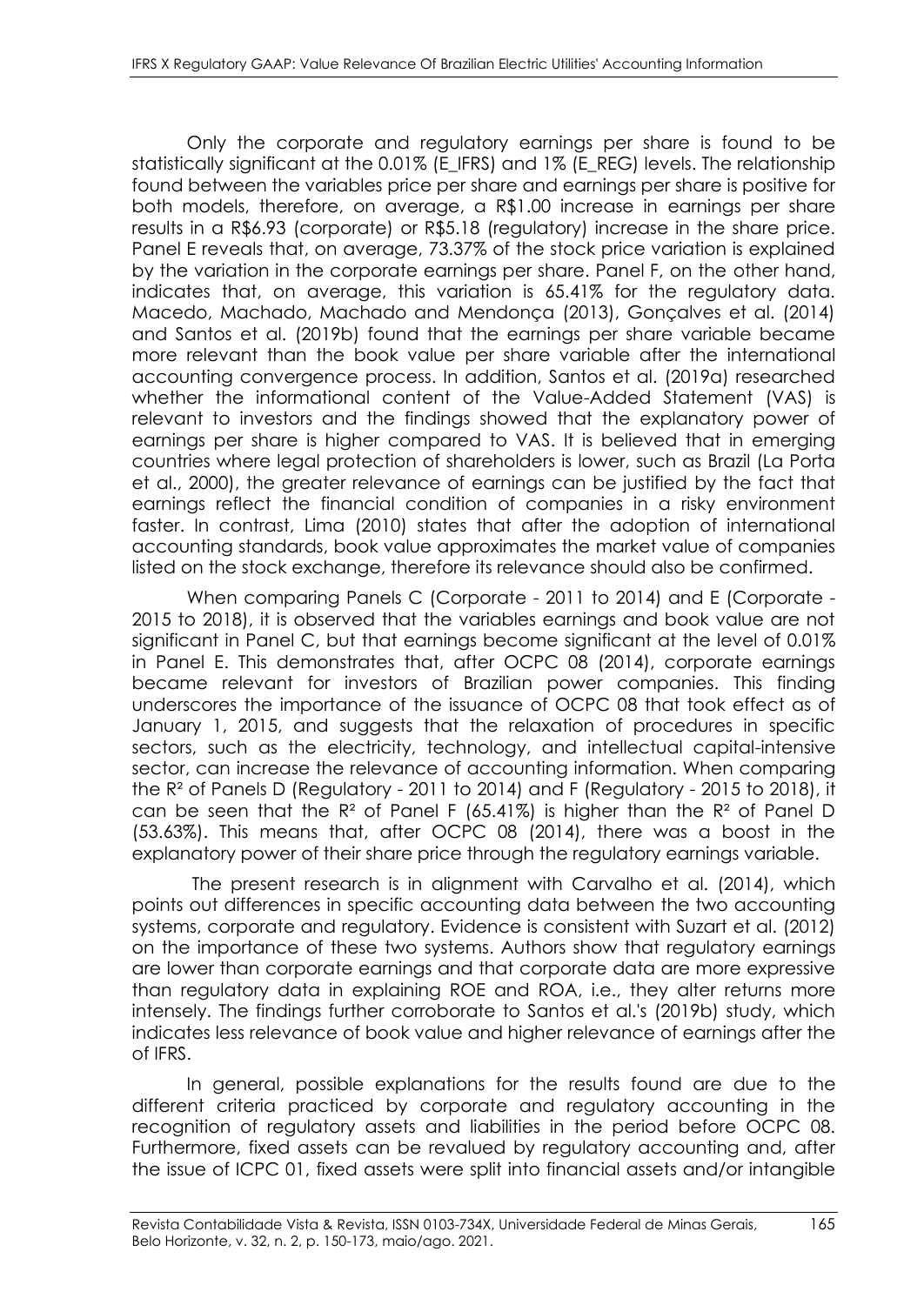assets, which can impact the value of the tariffs charged by Brazilian electric utility companies.

It is also important to stress the that corporate accounting is based on the international standards. These standards are submitted to publicly traded companies, which in turn are supervised by the respective Securities and Exchange Commission (CVM), therefore it is believed that the corporate accounting statements correspond better to the interests of investors. On the other hand, regulatory accounting is ruled by the MCSE, then seeks to meet the demands of the specific regulatory agency, which in the case of electric companies is ANEEL.

# **5 CONCLUDING REMARKS**

Given the mandatory disclosure of regulatory financial statements by companies in the electricity sector, according to Normative Resolution No. 396/2010 instituted by ANEEL, regulatory accounting is another source of accounting information, being part of the data available to stock market analysts.

Initially, our study verifies the relevance of the accounting information reported by corporate and regulatory accounting, by identifying the explanatory power of each of them in influencing the share price of Brazilian electric utility companies from 2011 to 2018. That is, this research seeks to determine which of the corporate and regulatory accounting models best explains the variation in the stock prices of energy companies in Brazil.

Results show that corporate variables (earnings and book value per share) have higher explanatory power (R² of 65.39%) compared to the values of the same regulatory variables (R² of 58.96%). Hence, the research hypothesis that accounting information collected from corporate statements is more relevant to investors in relation to accounting information collected from regulatory statements was not rejected.

Subsequently, as an additional analysis, the value relevance of the corporate and regulatory accounting information for shareholders is verified from 2011 to 2014, period prior OCPC 08, and from 2015 to 2018, the period after OCPC 08. In the pre-OCPC 08 period only the regulatory accounting variables are statistically significant and in the post-OCPC 08 period regulatory book value is not statistically significant, corporate earnings becomes relevant, and there is an increase in the explanatory power of the share price of Brazilian power companies through the relevance of corporate earnings. As Brazil is an emerging country, characterized by low legal protection for minority shareholders, high shareholder concentration, and scarcer long-term credit lines (La Porta et al., 2000; Ermel & Do Monte, 2018; Loch et al., 2020), it is believed that the higher relevance of earnings can be justified by the fact that earnings reflect more quickly the financial condition of companies in a risky environment.

Overall, the results demonstrate that accounting information (earnings and book value per share) are relevant for the Brazilian capital market, whether reported by corporate ccounting or regulatory accounting, emphasizing that for the periods from 2011 to 2018 and from 2015 to 2018, corporate information presents a higher relevance. Other studies have also shown the influence of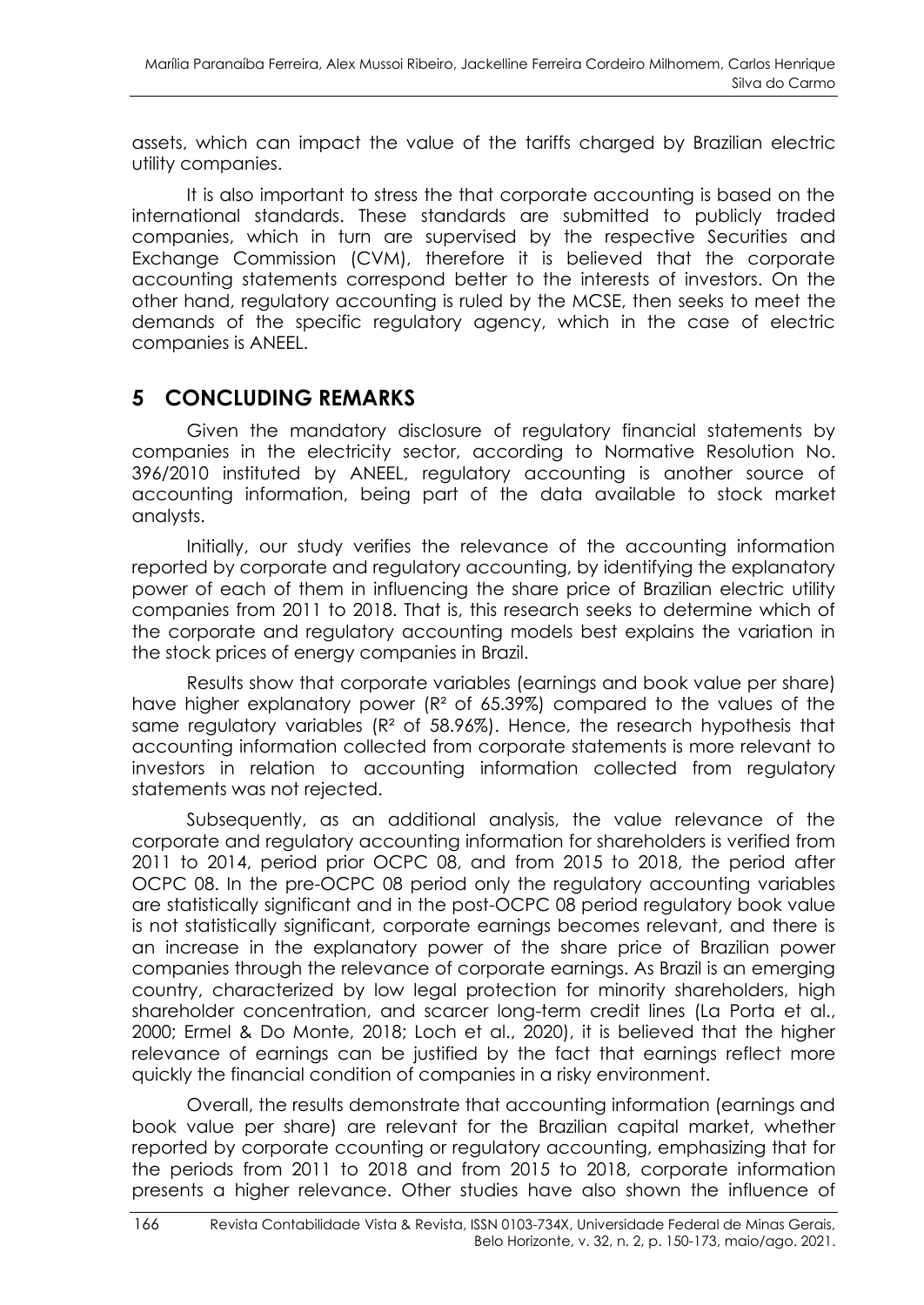earnings and equity per share on the stock price of publicly traded companies (Barth et al., 2008; Gonçalves et al., 2014; Cappellesso et al., 2018).

Thus, we conclude that the corporate accounting information, based on IFRS, is more relevant than the regulatory information, and that investors react positively to this information in both cases. This greater relevance of corporate accounting can be linked to the fact that international standards are more focused on the capital market, and that corporate information provides numbers that are closer to the economic reality of the company, since this accounting reflects, in a broader way, the economic fact. Furthermore, while the corporate financial statements are prepared based on international accounting standards, which are based on principles and essence over form, the regulatory financial statements, in this case, of the electric power sector, are based on specific tax and tariff rules.

Although the number of analyzed companies is similar to other studies that on publicly traded companies from the electricity sector (Carvalho et al., 2014; Flores & Lopes, 2019), this study's major limitation lies in the unavailability of the regulatory financial statements, on the part of several companies listed on ANEEL's website. Future research can be conducted with the aim of ascertaining whether regulatory standards are being applied in accordance with the MCSE. Finally, this study has contributed to the developing literature that investigates the changes in the relevance of accounting information for the capital markets with respect to the electric power sector.

# **REFERENCES**

- Accounting Pronouncements Committee CPC. (2014). OCPC 08: Recognition of asset and liability determinants in the general purpose accounting-financial reports of electric power distributors. Retrieved from http://www. cpc. org. br. Accessed February 2020.
- Angotti, M., Macêdo, H. C., & Bispo, O. N. A. (2016). Predictive power and value relevance of the statement of comprehensive income: an analysis of Brazilian companies listed on BM&FBOVESPA (*Poder preditivo e value relevance da demonstração do resultado abrangente: uma análise das companhias brasileiras listadas na BM&FBOVESPA*). *Enfoque: Reflexão Contábil*, *35*(3), 1- 17. DOI: [https://doi.org/1](https://na01.safelinks.protection.outlook.com/?url=https%3A%2F%2Fdoi.org%2F&data=04%7C01%7C%7Cf8f03e6afc4541f9c04208d9013e62c2%7C84df9e7fe9f640afb435aaaaaaaaaaaa%7C1%7C0%7C637542189728845590%7CUnknown%7CTWFpbGZsb3d8eyJWIjoiMC4wLjAwMDAiLCJQIjoiV2luMzIiLCJBTiI6Ik1haWwiLCJXVCI6Mn0%3D%7C1000&sdata=yfygMIdNAcB%2FjQ4OsQcc1gvfO2nWQrBxdBfr%2FsudIJE%3D&reserved=0)0.4025/enfoque.v35i3.32635
- Ball, R., & Brown, P. (1968). An empirical evaluation of accounting income numbers. *Journal of Accounting Research, 6*(2), 159-178. DOI: [https://doi.org/1](https://na01.safelinks.protection.outlook.com/?url=https%3A%2F%2Fdoi.org%2F&data=04%7C01%7C%7Cf8f03e6afc4541f9c04208d9013e62c2%7C84df9e7fe9f640afb435aaaaaaaaaaaa%7C1%7C0%7C637542189728845590%7CUnknown%7CTWFpbGZsb3d8eyJWIjoiMC4wLjAwMDAiLCJQIjoiV2luMzIiLCJBTiI6Ik1haWwiLCJXVCI6Mn0%3D%7C1000&sdata=yfygMIdNAcB%2FjQ4OsQcc1gvfO2nWQrBxdBfr%2FsudIJE%3D&reserved=0)0.2307/2490232
- Baltagi, B. H. (2009). *Econometric analysis of panel data (5ª ed.)*. New York: John Wiley & Sons.
- Barth, M. E., Beaver, W. H., & Landsman, W. R. (2001). The relevance of the value relevance literature for financial accounting standard setting: another view. *Journal of Accounting and Economics*, *31*(1-3), 77-104. DOI: [https://doi.org/10.1016/S0165-4101\(01\)00019-2](https://doi.org/10.1016/S0165-4101(01)00019-2)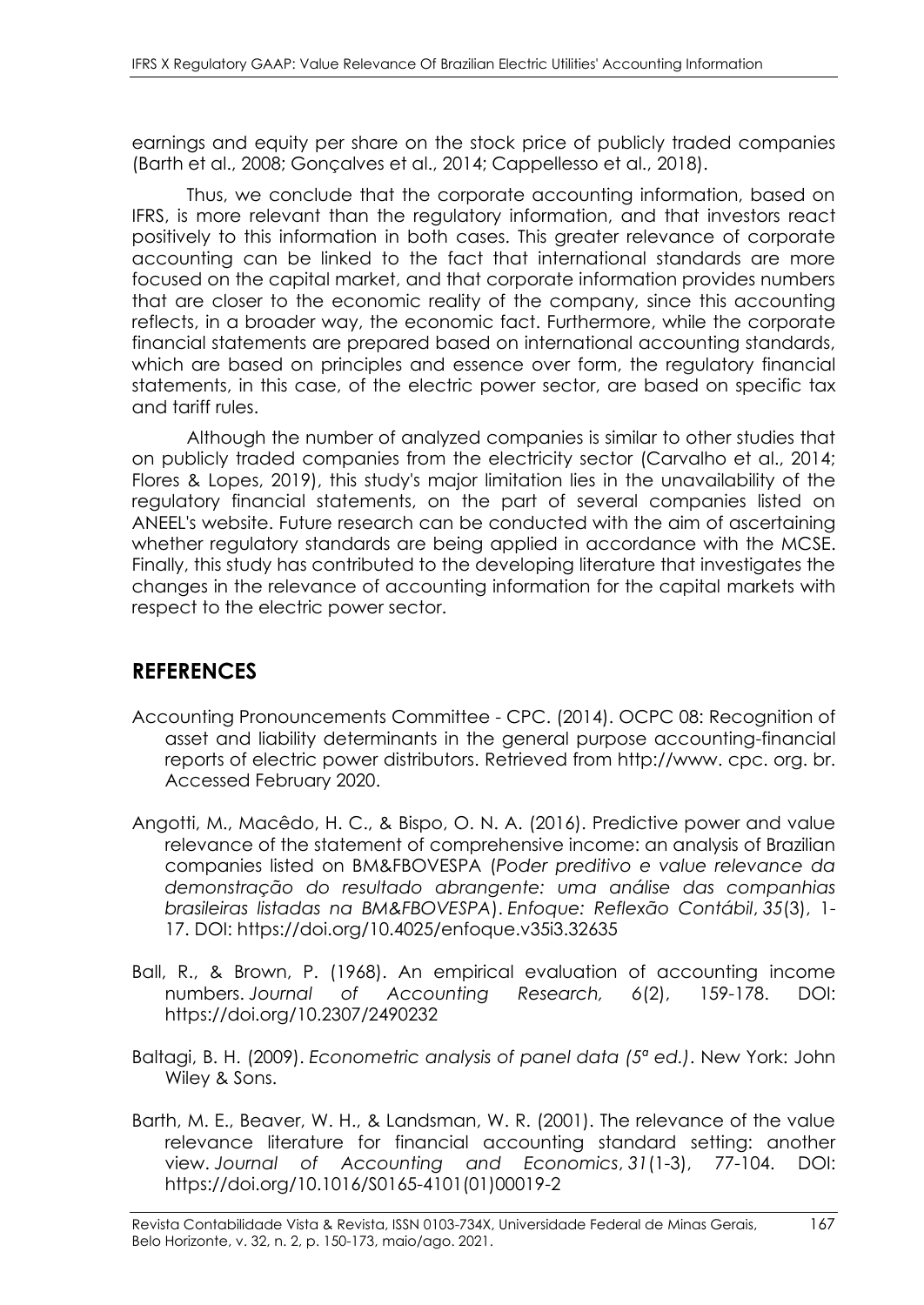- Barth, M. E., Landsman, W. R., & Lang, M. H. (2008). International accounting standards and accounting quality. *Journal of Accounting Research*, *46*(3), 467-498. DOI:<https://doi.org/10.1111/j.1475-679X.2008.00287.x>
- Barth, M. E., Li, K. & McClure, C., (2019). Evolution in value relevance of accounting information. *Stanford University Graduate School of Business Research*. Paper nº. 17-24. DOI: [http://dx.doi.org/10.2139/ssrn.2933197](https://dx.doi.org/10.2139/ssrn.2933197)
- Beaver, W. H. (1968). Alternative accounting measures as predictors of failure. *The Accounting Review*, *43*(1), 113-122.
- Braga, P. G. da S., Carmo, C. H. S. do, & Cunha, M. F. da. (2021). Value relevance: effects of accounting specificities of Brazilian companies in the construction and real estate development segment (*Value relevance: efeitos das especificidades contábeis das empresas brasileiras do segmento de construção civil e incorporação imobiliária*). *Revista Ambiente Contábil*, *13*(1), 134-150. DOI: [https://doi.org/10.21680/2176-](https://doi.org/10.21680/2176-9036.2021v13n1ID19894) [9036.2021v13n1ID19894](https://doi.org/10.21680/2176-9036.2021v13n1ID19894)
- Brown, S., Lo, K., & Lys, T. (1999). Use of R2 in accounting research: measuring changes in value relevance over the last four decades. *Journal of Accounting and Economics*, *28*(2), 83-115. DOI: [https://doi.org/10.1016/S0165-](https://doi.org/10.1016/S0165-4101(99)00023-3) [4101\(99\)00023-3](https://doi.org/10.1016/S0165-4101(99)00023-3)
- Brugni, T. V., Rodrigues, A., Cruz, C., & Szuster, N. (2012). IFRIC 12, ICPC 01 and regulatory accounting: influences on tariff formation in the electric power sector (*IFRIC 12, ICPC 01 e contabilidade regulatória: influências na formação de tarifas do setor de energia elétrica*). *Sociedade, Contabilidade e Gestão*, *7*(2), 104-119.
- Cappellesso, G., Rocha, L. C. N., & Dantas, J. A. (2018). Value Relevance of Impairment of Goodwill: Evidence from Companies Listed on the BM&FBovespa (*Value Relevance da Perda por Redução ao Valor Recuperável do Goodwill: Evidências das Empresas Listadas na BM&FBovespa*). *Contabilidade Vista & Revista*, *29*(3), 102-120. DOI: <https://doi.org/10.22561/cvr.v29i3.4276>
- Carvalho, E. S., Wanderley, C. A., Libonati, J. J., & Santos, A. H S. (2014). A comparative study between economic-financial indicators, based on Regulatory Accounting and on international accounting standards of energy distribution companies in the Brazilian electricity sector (*Um estudo comparativo entre indicadores econômico-financeiros, baseados na Contabilidade Regulatória e nas normas contábeis internacionais das empresas de distribuição de energia do setor elétrico brasileiro*). *Registro Contábil*, *5*(3), 20-40.
- Collins, D. W., Maydew, E. L., & Weiss, I. S. (1997). Changes in the value-relevance of earnings and book values over the past forty years. *Journal of Accounting*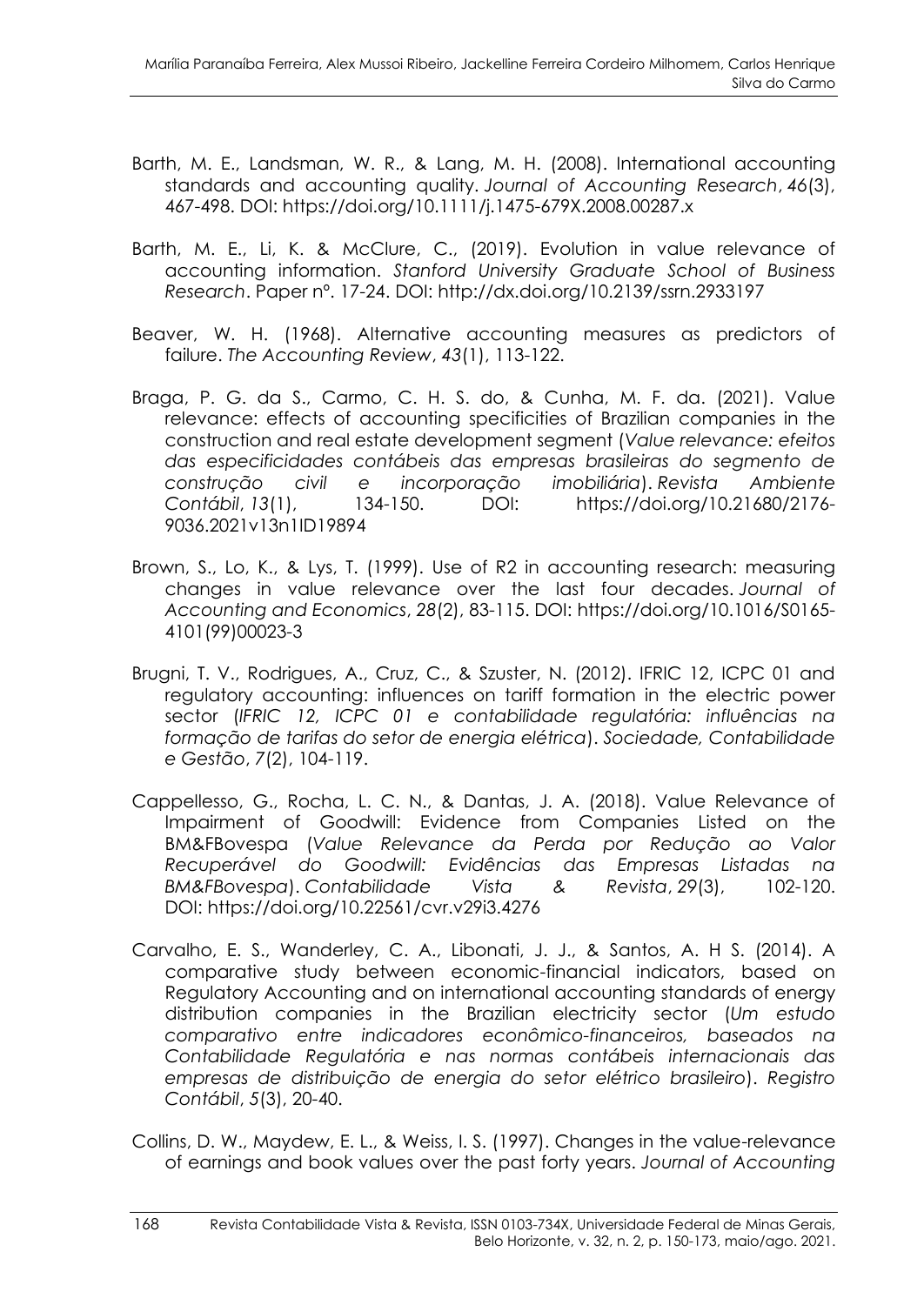*and Economics*, *24*(1), 39-67. DOI: [https://doi.org/10.1016/S0165-](https://doi.org/10.1016/S0165-4101(97)00015-3) [4101\(97\)00015-3](https://doi.org/10.1016/S0165-4101(97)00015-3)

- Corrêa, A. C. C., Neto, A. A., Nakao, S. H., & Osajima, A. A. (2012). The relevance of accounting information in identifying value-creating companies: a study of the Brazilian electricity sector (*A relevância da informação contábil na identificação de empresas criadoras de valor: um estudo do setor de energia elétrica brasileiro*). *Revista Contemporânea de Contabilidade*, *9*(18), 137-166. DOI: http://dx.doi.org/10.5007/2175-8069.2012v9n18p137
- Dechow, P., Ge, W., & Schrand, C. (2010). Understanding earnings quality: A review of the proxies, their determinants and their consequences. *Journal of Accounting and Economics*, *50*(2-3), 344-401. DOI: <https://doi.org/10.1016/j.jacceco.2010.09.001>
- Ermel, M. D. A., & Do Monte, P. A. (2018). Shareholder control, executive compensation and corporate performance: Evidence for the Brazilian market (*Controle acionário, remuneração de executivos e desempenho empresarial: Evidências para o mercado brasileiro*). *Revista Brasileira de Finanças*, *16*(3), 455-491. DOI: [http://dx.doi.org/10.2139/ssrn.2963481](https://dx.doi.org/10.2139/ssrn.2963481)
- Fávero, L. P., & Belfiore, P. (2017). Handbook of data analysis: statistics and multivariate modeling with Excel®, SPSS® and Stata® (*Manual de análise de dados: estatística e modelagem multivariada com Excel®, SPSS® e Stata®)*. *(1. Ed.)*. Rio de janeiro: Elsevier Brasil.
- Ferreira, M. P., Carmo, C. H. S. do, & Ribeiro, A. M. (2020). The value relevance of financial assets of companies in the Brazilian electricity sector (*A value relevance dos ativos financeiros das empresas do setor elétrico brasileiro*). *Enfoque: Reflexão Contábil*, *39*(3), 85-98. DOI: <https://doi.org/10.4025/enfoque.v39i3.45906>
- Flores, E., & Lopes, A. B. (2019). Decrease in the Relevance of Accounting Information of Electric Power Distributors in Brazil in the Post-IFRS Period (*Decréscimo na Relevância da Informação Contábil das Distribuidoras de Energia Elétrica no Brasil no Período Pós-IFRS*). *Revista Brasileira de Gestão de Negócios*, *21*(4), 928-952. DOI:<https://doi.org/10.7819/rbgn.v21i5.4023>
- Francis, J., & Schipper, K. (1999). *Have Financial Statements Lost Their Relevance? Journal of Accounting Research, 37(2), 319-352.* DOI: <https://doi.org/10.2307/2491412>
- Gonçalves, J. C., Batista, B. L. L., Macedo, M. A. S., & Marques, J. A. V. C. (2014). Analysis of the impact of the convergence process to international accounting standards in Brazil: a study based on the relevance of accounting information (*Análise do impacto do processo de convergência às normas internacionais de contabilidade no Brasil: um estudo com base na relevância da informação contábil*). *Revista Universo Contábil*, *10*(3), 25-43. DOI: [https://doi.org/1](https://na01.safelinks.protection.outlook.com/?url=https%3A%2F%2Fdoi.org%2F&data=04%7C01%7C%7Cf8f03e6afc4541f9c04208d9013e62c2%7C84df9e7fe9f640afb435aaaaaaaaaaaa%7C1%7C0%7C637542189728845590%7CUnknown%7CTWFpbGZsb3d8eyJWIjoiMC4wLjAwMDAiLCJQIjoiV2luMzIiLCJBTiI6Ik1haWwiLCJXVCI6Mn0%3D%7C1000&sdata=yfygMIdNAcB%2FjQ4OsQcc1gvfO2nWQrBxdBfr%2FsudIJE%3D&reserved=0)0.4270/RUC.2014318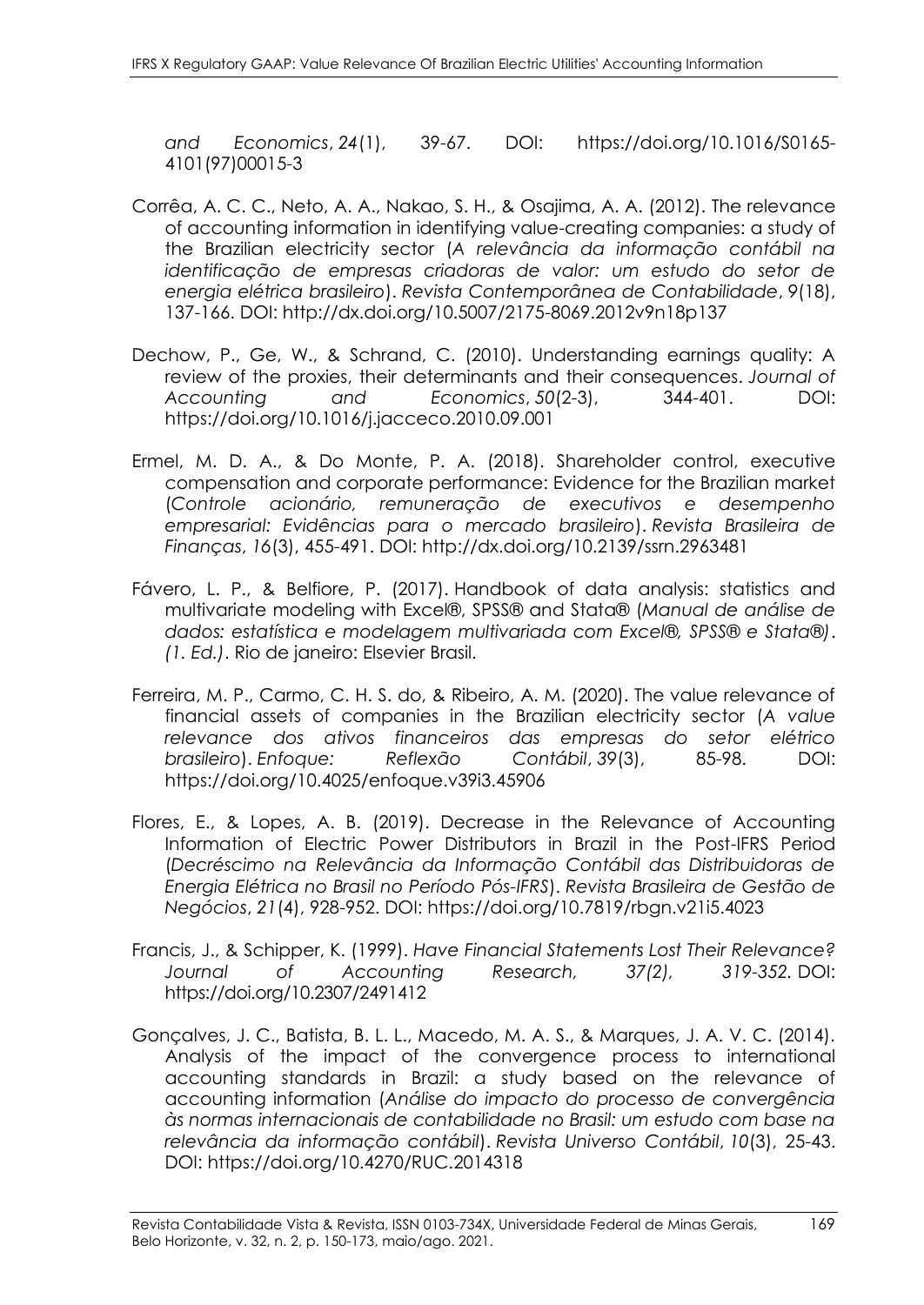- Gonçalves, K. A., Conegliam, L., & do Carmo, C. H. S. (2017). Value Relevance of Investment Property: Evidence from the Brazilian Capital Market (*Value Relevance das Propriedades para Investimento: Evidência do Mercado de Capitais Brasileiro*). *Revista Contabilidade, Gestão e Governança*, *20*(1), 2-19. DOI: http://dx.doi.org/10.21714/1984-3925\_2017v20n1a1
- Guia, L. D., & Dantas, J. A. (2020). 'Value Relevance' of Deferred Tax Assets in the Brazilian Banking Industry (*'Value Relevance' dos Ativos Fiscais Diferidos na Indústria Bancária Brasileira*). *Revista Contabilidade & Finanças*, 31(82), 33-49. DOI: https://doi.org/10.1590/1808-057x201808060
- Hadi, A. S. (1994). A modification of a method for the detection of outliers in multivariate samples. *Journal of the Royal Statistical Society: Series B (Methodological), 56*(2), 393-396.
- Hoppe, A. A. (2012). Study on the differences in accounting practices in corporate and regulatory financial statements of electricity distributors in Brazil (*Estudo sobre as diferenças de práticas contábeis nas demonstrações contábeis societárias e regulatórias de distribuidoras de energia elétrica no Brasil*). (Master's Dissertation). Pontifícia Universidade Católica de São Paulo, São Paulo, São Paulo, Brazil.
- Hungarato, A., & Lopes, A. B. (2008). Value relevance of R&D expenditures to the stock price of Brazilian companies traded at Bovespa (*Value relevance dos gastos em P&D para o preço das ações das empresas brasileiras negociadas na Bovespa*). *Simpósio de Gestão da Inovação Tecnológica*, Brasília, Brasil, XXV.
- IFRS. (2018). Why global accounting standards? Recuperado em 11 de janeiro, 2021, de: <https://www.ifrs.org/use-around-the-world/why-globalaccounting-standards/>.
- La Porta, R., Lopez‐de‐Silanes, F., Shleifer, A., & Vishny, R. W. (2000). Agency problems and dividend policies around the world. *The Journal of Finance*, *55*(1), 1-33. DOI:<https://doi.org/10.1111/0022-1082.00199>
- Lima, J. B. N. D. (2010). The relevance of accounting information and the process of convergence to IFRS standards in Brazil (*A relevância da informação contábil e o processo de convergência para as normas IFRS no Brasil*). (Doctoral Thesis). University of São Paulo, São Paulo, São Paulo, Brazil. https://www.teses.usp.br/teses/disponiveis/12/12136/tde-24032011- 185955/publico/JoaoBatistaNastdeLIma.pdf
- Loch, M., Silva, J. C., Bueno, G., & Marcon, R. (2020). The Government as Shareholder and the Principal-Principal Conflict in the Brazilian Electricity Sector (*O Governo como Acionista e o Conflito Principal-Principal no Setor Elétrico Brasileiro*). *Brazilian Business Review*, 17(1), 24-45. DOI: <http://dx.doi.org/10.15728/bbr.2020.17.1.2>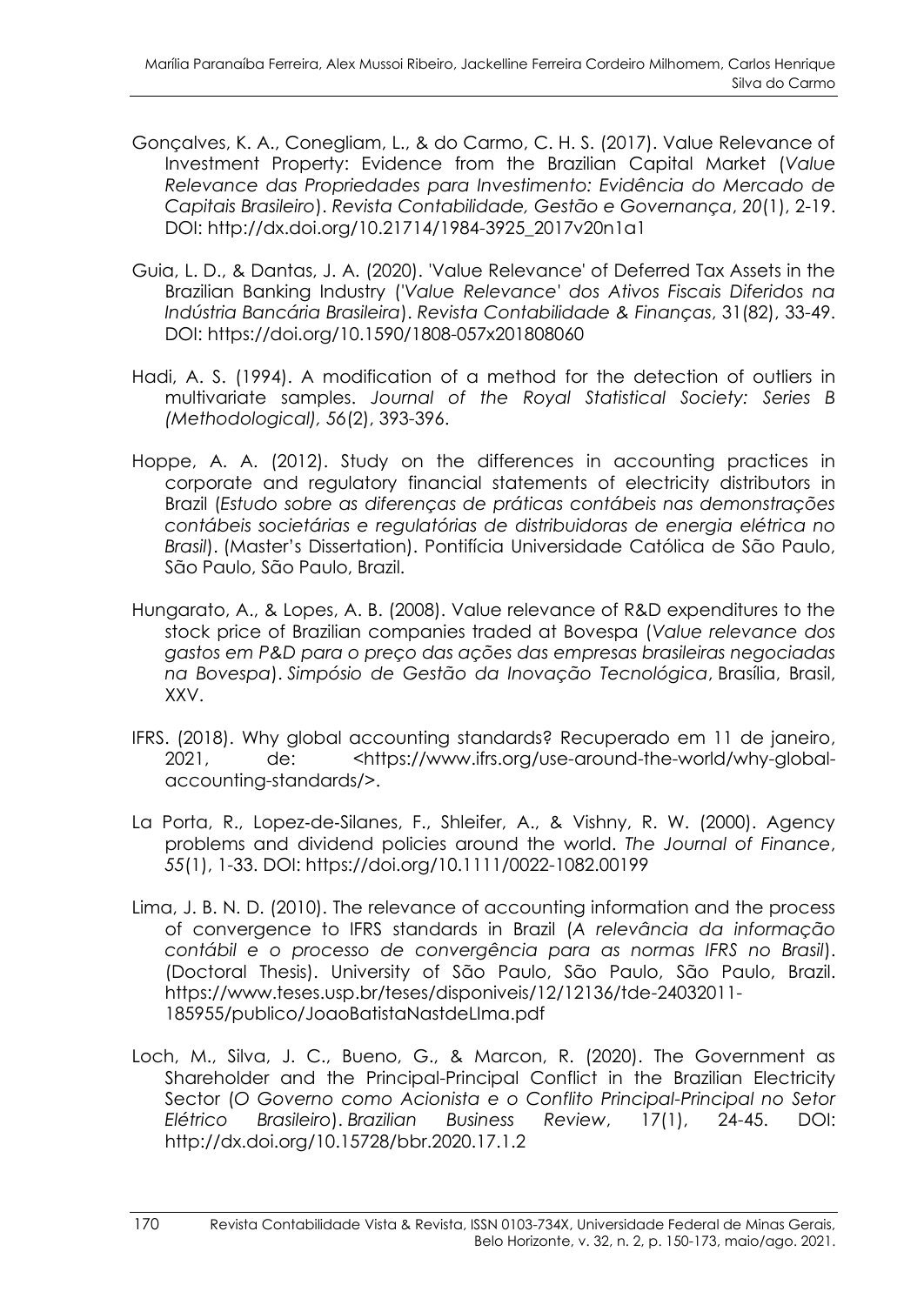- Lopes, A. B., & Iudícibus, S. D. (2012). Advanced Accounting Theory (Teoria Avançada da Contabilidade). São Paulo: Atlas.
- Lopes, A. B., de Sant'Anna, D. P., & Costa, F. M. (2007). The relevance of accounting information at Bovespa from Ohlson's theoretical framework: evaluation of the Residual Income Valuation and Abnormal Earnings Growth models (*A relevância das informações contábeis na Bovespa a partir do arcabouço teórico de Ohlson: avaliação dos modelos de Residual Income Valuation e Abnormal Earnings Growth*). *Revista de Administração*, *42*(4), 497-510. DOI: <https://doi.org/10.1590/S0080-21072007000400009>
- Macedo, M. A. S., Machado, M. R., Machado, M. A. V., & Mendonça, P. H. C. (2013). Impact of the Conversion to International Accounting Standards in Brazil On the Informational Content of Accounting (*Impacto da Conversão às normas Contábeis Internacionais no Brasil Sobre o Conteúdo Informacional da Contabilidade*). *Revista de Educação e Pesquisa em Contabilidade, 7*(3), 222-239. DOI:<https://doi.org/10.17524/repec.v7i3.905>
- Macedo, M. A. S., Machado, M. A. V., Murcia, F. D. R., & Machado, M. R. (2011). Analysis of the impact of replacing DOAR by DFC: a study from the valuerelevance perspective (*Análise do impacto da substituição da DOAR pela DFC: um estudo sob a perspectiva do value-relevance*). *Revista Contabilidade & Finanças*, *22*(57), 299-318. DOI: <https://doi.org/10.1590/S1519-70772011000300005>
- Malkiel, B. G., & Fama, E. F. (1970). Efficient capital markets: A review of theory and empirical work. *The Journal of Finance*, *25*(2), 383-417. DOI: <https://doi.org/10.1111/j.1540-6261.1970.tb00518.x>
- Martins, V. G., Machado, M. A. V., & Callado, A. L. C. (2014). Relevance and faithful representation in the measurement of biological assets at fair value by companies listed on BM&FBovespa (*Relevância e representação fidedigna na mensuração de ativos biológicos a valor justo por empresas listadas na BM&FBovespa*). *Revista Contemporânea de Contabilidade*, *11*(22), 163-188. DOI:<https://doi.org/10.5007/2175-8069.2014v11n22p163>
- Martins, V. G., Machado, M. A. V., & Machado, M. R. (2013). Value Relevance of Operating Leasing information: a study in Brazilian companies (*Value Relevance das informações de Leasing Operacional: um estudo em empresas brasileiras*). *Enfoque: Reflexão Contábil*, *32*(2), 83-99. DOI: [https://doi.org/1](https://na01.safelinks.protection.outlook.com/?url=https%3A%2F%2Fdoi.org%2F&data=04%7C01%7C%7Cf8f03e6afc4541f9c04208d9013e62c2%7C84df9e7fe9f640afb435aaaaaaaaaaaa%7C1%7C0%7C637542189728845590%7CUnknown%7CTWFpbGZsb3d8eyJWIjoiMC4wLjAwMDAiLCJQIjoiV2luMzIiLCJBTiI6Ik1haWwiLCJXVCI6Mn0%3D%7C1000&sdata=yfygMIdNAcB%2FjQ4OsQcc1gvfO2nWQrBxdBfr%2FsudIJE%3D&reserved=0)0.4025/enfoque.v32i2.19762
- Medeiros, J. A., Wanderley, C. A., Araújo, A., & Santos, E. D. S. C. (2013). A study on the level of comparability between regulatory and corporate accounting values of Brazilian electric power distribution companies (*Um estudo sobre o nível de comparabilidade entre os valores contábeis regulatórios e societários das companhias brasileiras de distribuição de energia elétrica*)*. Anais do Congresso UFPE de Ciências Contábeis*, Pernambuco, Brazil, 6º.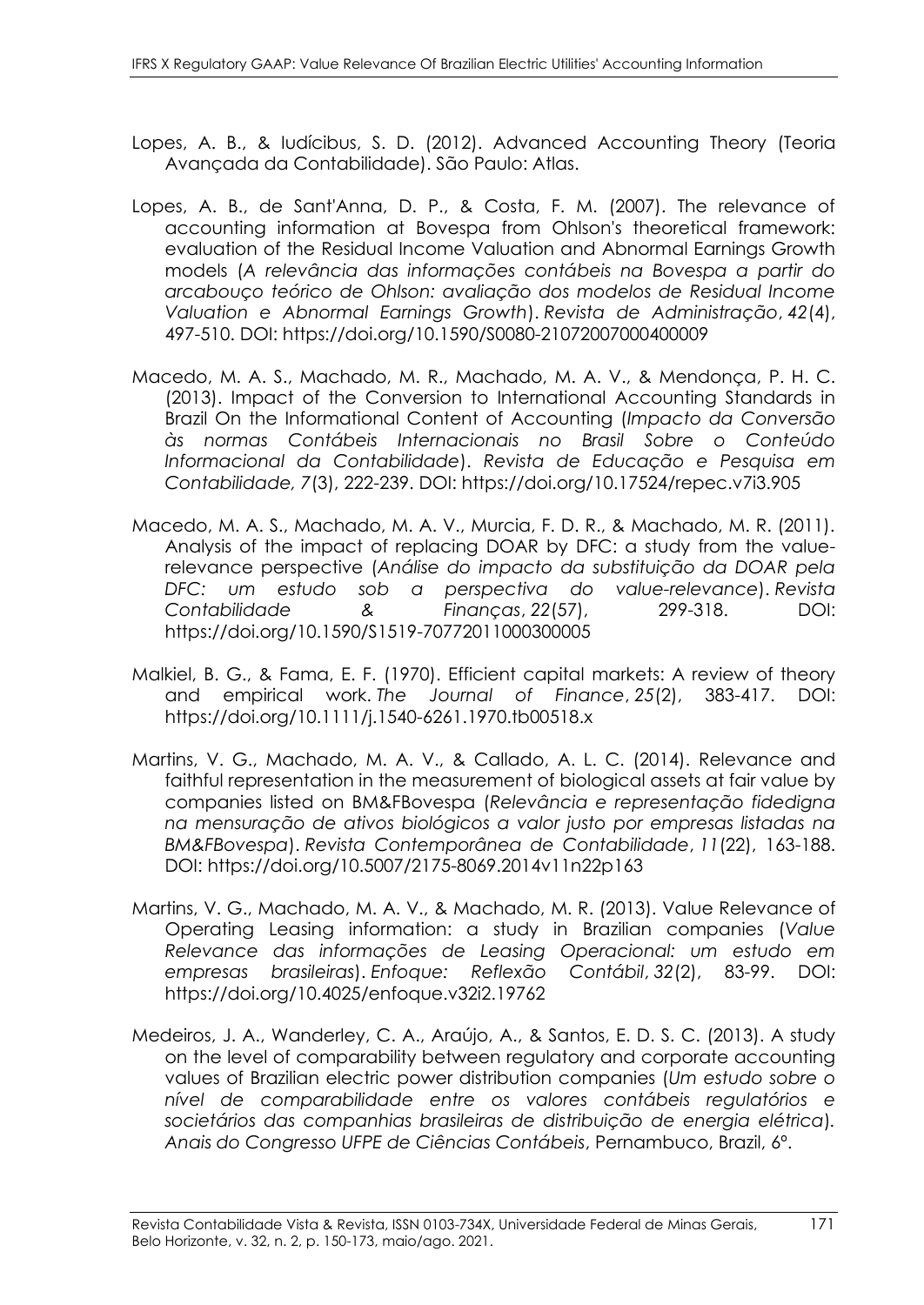- Moura, G. D., Fank, O. L., & Varela, P. S. (2012). Evidencing of intangible assets by companies in the electric power sector listed on BM&FBOVESPA (*Evidenciação dos ativos intangíveis pelas empresas do setor de energia elétrica listadas na BM&FBOVESPA*). *Contabilidade, Gestão e Governança*, *15*(1), 17-32.
- National Agency of Electric Energy ANEEL. (2010). Normative Resolution RN no. 396/2010. Retrieved from http://www.aneel.gov.br/cedoc/ren2010396.pdf. Accessed in February 2020.
- National Agency of Electric Energy ANEEL. (2013). Electric Sector Accounting Manual - MCSE. Brasília. Retrieved from http://www.aneel.gov.br/aplicacoes/audiencia/arquivo/2013/026/documen to/produto 5 - final.pdf. Accessed in February 2020.
- Ohlson, J. A. (1995). Earnings, book values, and dividends in equity valuation. *Contemporary Accounting Research*, *11*(2), 661-687. DOI: <https://doi.org/10.1111/j.1911-3846.1995.tb00461.x>
- Peltzman, S. (1976). Toward a more general theory of regulation. *The Journal of Law and Economics*, *19*(2), 211-240. DOI:<https://doi.org/10.1086/466865>
- Pereira, V., Santana, A., Mendes, F., & Khan, A. (2008). Analysis of the electric power sector in the state of Pará: an application of the input-output matrix (*Análise do setor de energia elétrica do estado do Pará: uma aplicação da matriz de insumo-produto*). *Amazônia: Ciência & Desenvolvimento, 4*(7), 7-26.
- Pinto, A. F., Avelar, B., Fonseca, K. B. C., Silva, M. B. A., & Costa, P. D. S. (2014). Value relevance of the evidencing of provisions and contingent liabilities (*Value relevance da evidenciação de provisões e passivos contingents*). *Pensar Contábil*, *16*(61), 54-65.
- Rezende, A. J. (2005). The relevance of accounting information in the valuation process of new and old economy companies-an analysis of investments in intangible assets and their effects on value-relevance of profit and equity (*A relevância da informação contábil no processo de avaliação de empresas da nova e velha economia-uma análise dos investimentos em ativos intangíveis e seus efeitos sobre value-relevance do lucro e patrimônio líquido*). *BBR-Brazilian Business Review*, *2*(1), 33-52.
- Sami, H., & Zhou, H. (2004). A comparison of value relevance of accounting information in different segments of the Chinese stock market. *The International Journal of Accounting*, *39*(4), 403-427. DOI: <https://doi.org/10.1016/j.intacc.2004.08.001>
- Santos, A. A., Botinha, R. A., & Lemes, S. (2019a). Value relevance analysis of the value added statement in BM&FBOVESPA's differentiated corporate governance levels (*Análise da value relevance da demonstração do valor adicionado nos níveis diferenciados de governança corporativa da*